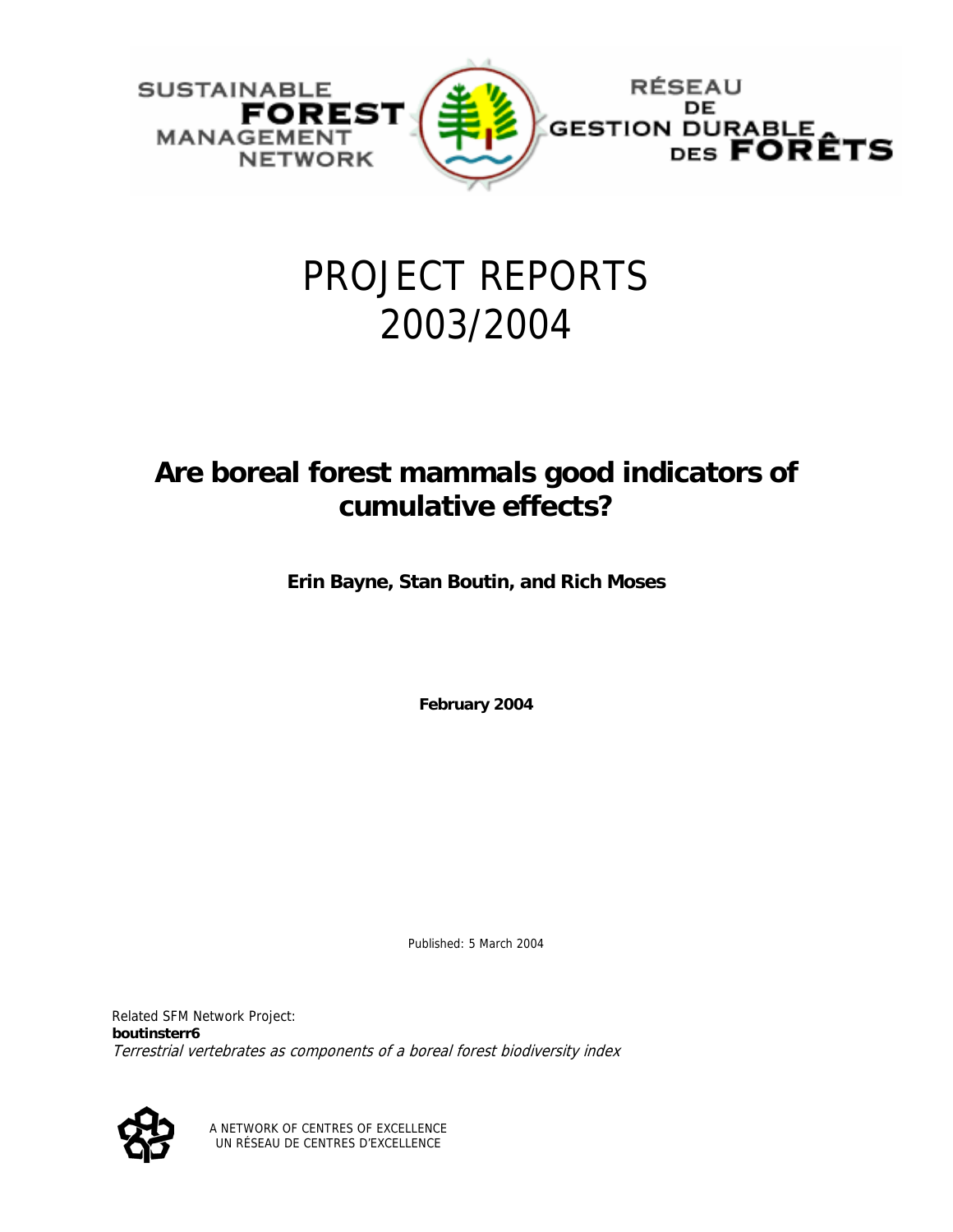NAME OF PROJECT: Terrestrial vertebrates as components of a boreal forest biodiversity index

TITLE OF REPORT: Are boreal forest mammals good indicators of cumulative effects?

AUTHORS: Erin Bayne, Stan Boutin, and Rich Moses

AFFILIATION: Integrated Landscape Management Group, Department of Biological Sciences,

University of Alberta

CONTACT INFO: Dr. Erin Bayne. Department of Biological Sciences. Z919 - Biological Sciences Centre, University of Alberta. Edmonton, Alberta, Canada. T6G 2E9. Telephone: (780) 492-4165; Fax: (780) 492-9234; E-mail: bayne@ualberta.ca

KEYWORDS: ecological indicators, Index of Mammalian Integrity, ecosystem integrity, boreal forest mammals, cumulative effects

SUBMISSION DATE: February 26, 2004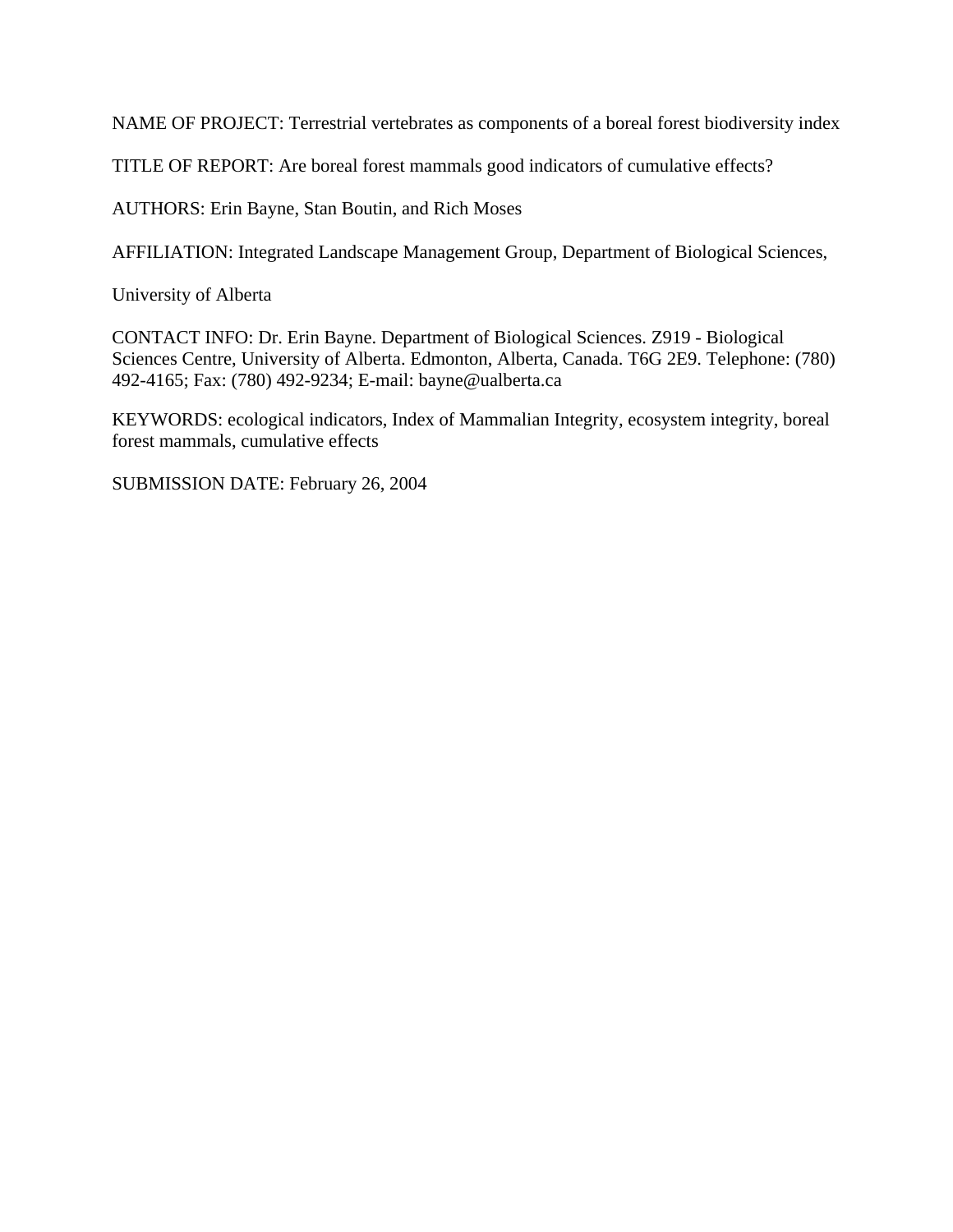Executive Summary: Rapid development in the boreal forest of western Canada has led to an awareness that new ways of assessing cumulative effects are necessary if we are to set thresholds on levels of human activity that are ecologically and socially defensible. While various structural indicators have been proposed for setting thresholds, a need exists to link landscape level indicators more directly with the biological resources at risk. We used a dose-response approach to assess how different mammalian indicators respond to an index of cumulative effects in northeastern Alberta. For an area of 1452 townships centered on the Alberta Pacific Forest Management Area, we developed a ranking system (CEI) that integrated information on the cumulative effects of energy sector, forestry, and agricultural development at the township level. We then tested whether a series of biological indicators based on the richness and abundance of forest mammals responded to the CEI. Mammal data was collected in 165 townships by counting the number of tracks left in the snow along 9 km triangular transects. A total of 23 species were detected. Biological indicators based on the abundance & richness of different functional groupings of these species were created and tested using regression to determine whether they were correlated with the CEI. Out of 28 biological indicators examined, 15 responded to cumulative effects. The indicators most strongly correlated with the CEI were those associated with non-native species, particularly deer and coyote. However, several indicators based on the relative abundance of fisher, marten, and lynx were also significant. A method of integrating information from multiple indicators was developed called an Index of Mammalian Integrity (IMI). The IMI was more robust than individual species indicators, being less influenced by natural variation and survey variance. Most metrics were highly scalable being correlated with the CEI at the township (100 km<sup>2</sup>) and landscape (>2500 km<sup>2</sup>) scales. Our approach is the first of its kind in Canada to try and integrate information from multiple species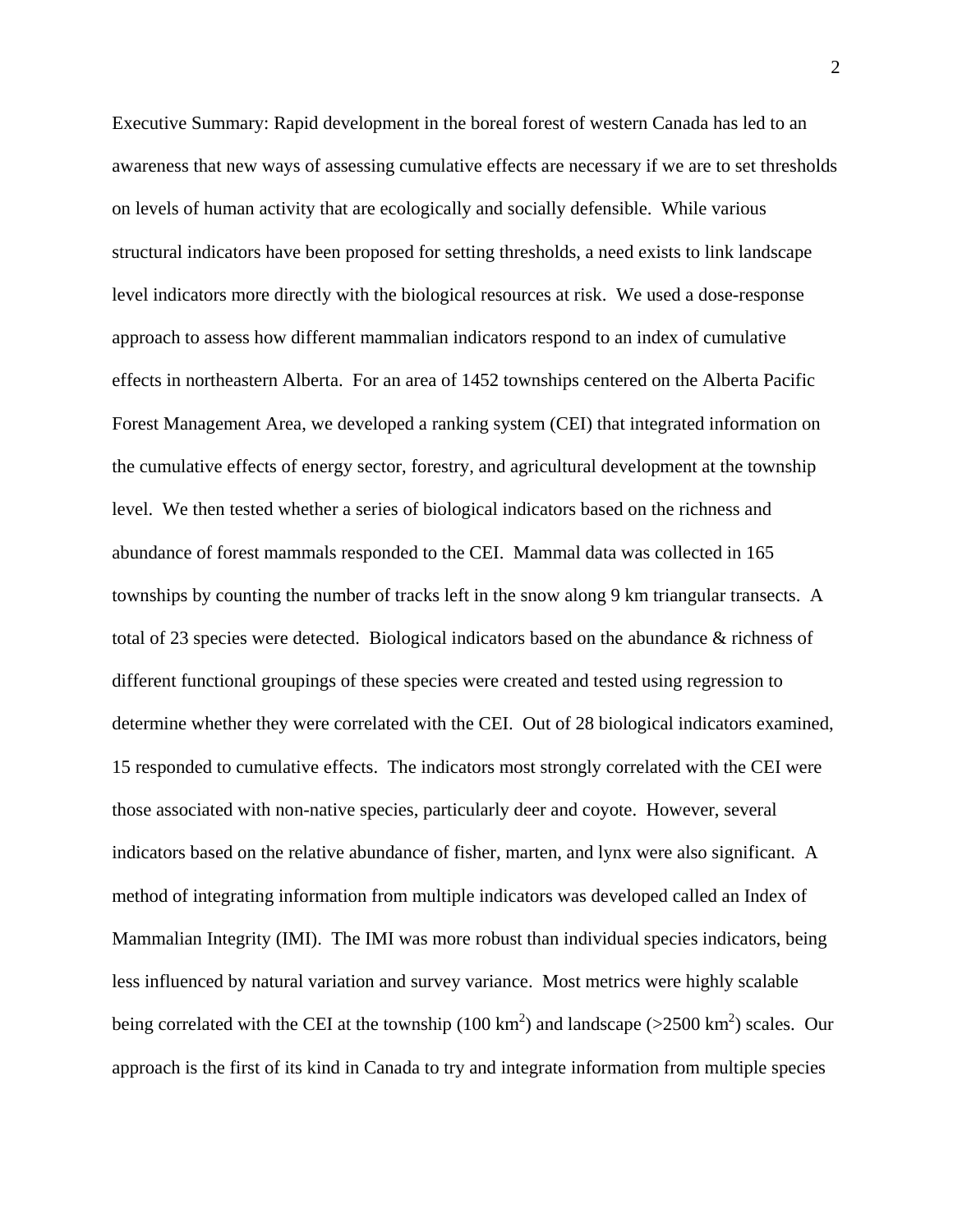into an operational indicator of ecological integrity. With further refinement and integration of other biological indicators such as birds and plants, this approach could provide the necessary information to help managers set ecologically relevant thresholds for cumulative effects assessment. At the same time, our approach suggests that winter tracking is a cost-effective and relatively efficient technique of gathering information on a group of species that are of significant societal concern.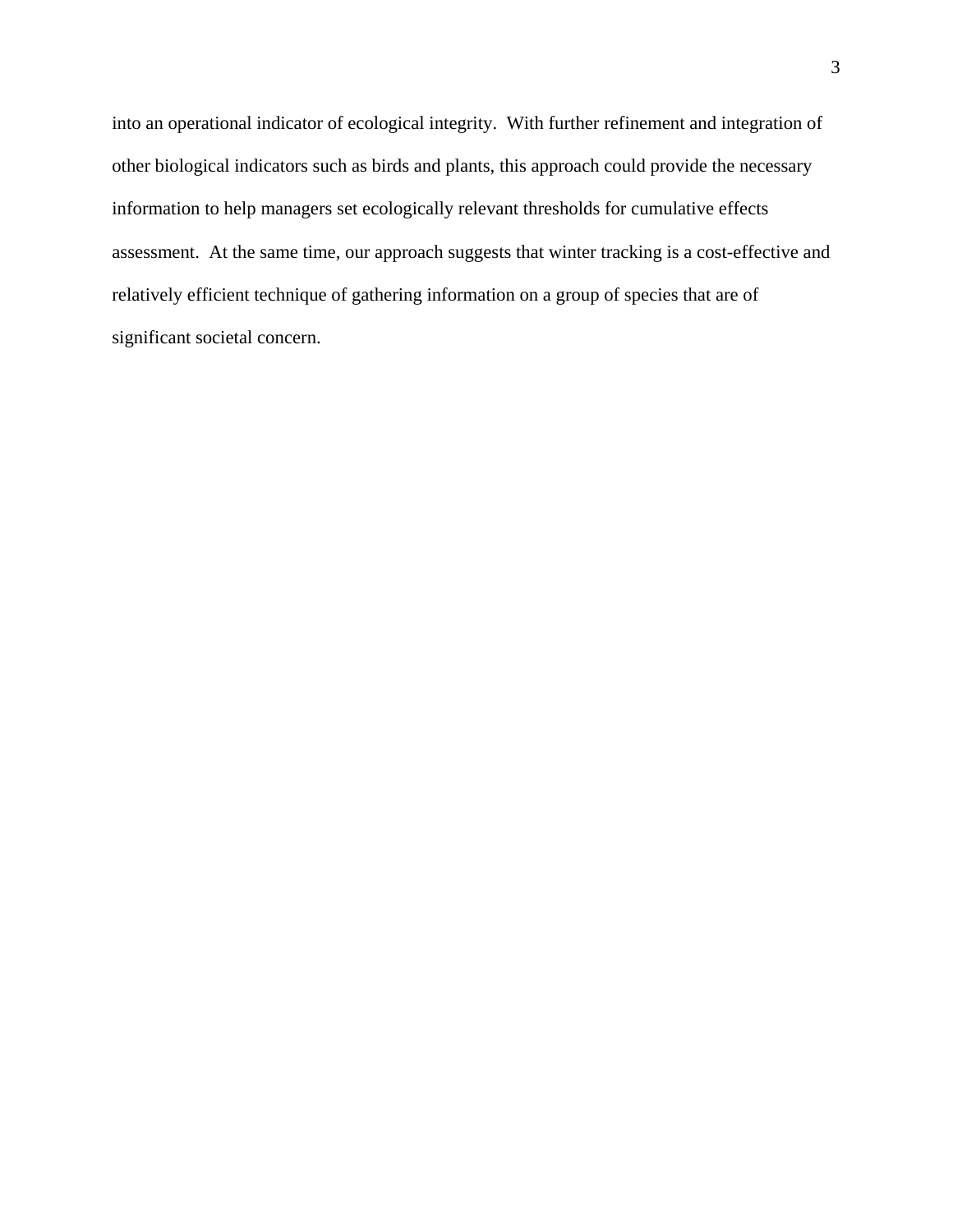# 1. Introduction

Societal concern that human activity is causing long-term and possibly irreversible changes to natural ecosystems has resulted in various policy instruments to ensure ecosystems do not lose their "integrity". In Canada, cumulative effects assessment (CEA) is a regulatory concept derived from these concerns that places limits or thresholds on levels of human activity during the approval phase of project development. Implicit in CEA is the assumption that decision makers understand how human activity affects ecosystem integrity, know where thresholds should be placed to avoid undesirable changes, and have a way of accurately assessing cumulative impacts.

Advances in computer technology, geographic information systems (GIS), and remote sensing have given managers charged with CEA the ability to document the footprint of human activity like never before. These technologies have resulted in the development of indicators based on landscape structure (i.e. fragmentation metrics, land cover types, road density, etc) that are easily obtained, can be used at various scales, are relatively cost-effective, and provide easily defined thresholds (Lausch and Herzog 2002). Structural metrics often resonate poorly with decision makers however, because they do not directly measure the biological resources at risk (Lindenmayer et al. 2002). In addition, structural indicators cannot measure all of the potential anthropogenic impacts that might affect ecosystem integrity and thus run the risk of missing a signal that something within an ecosystem is not functioning as expected (i.e. pollution, effects of invasive species, poaching, etc.).

For society to widely accept the need for thresholds in CEA, information relating altered landscape patterns to changes in biological composition or function is necessary. The challenge for science is to search for consistent relationships between the degree of structural change in an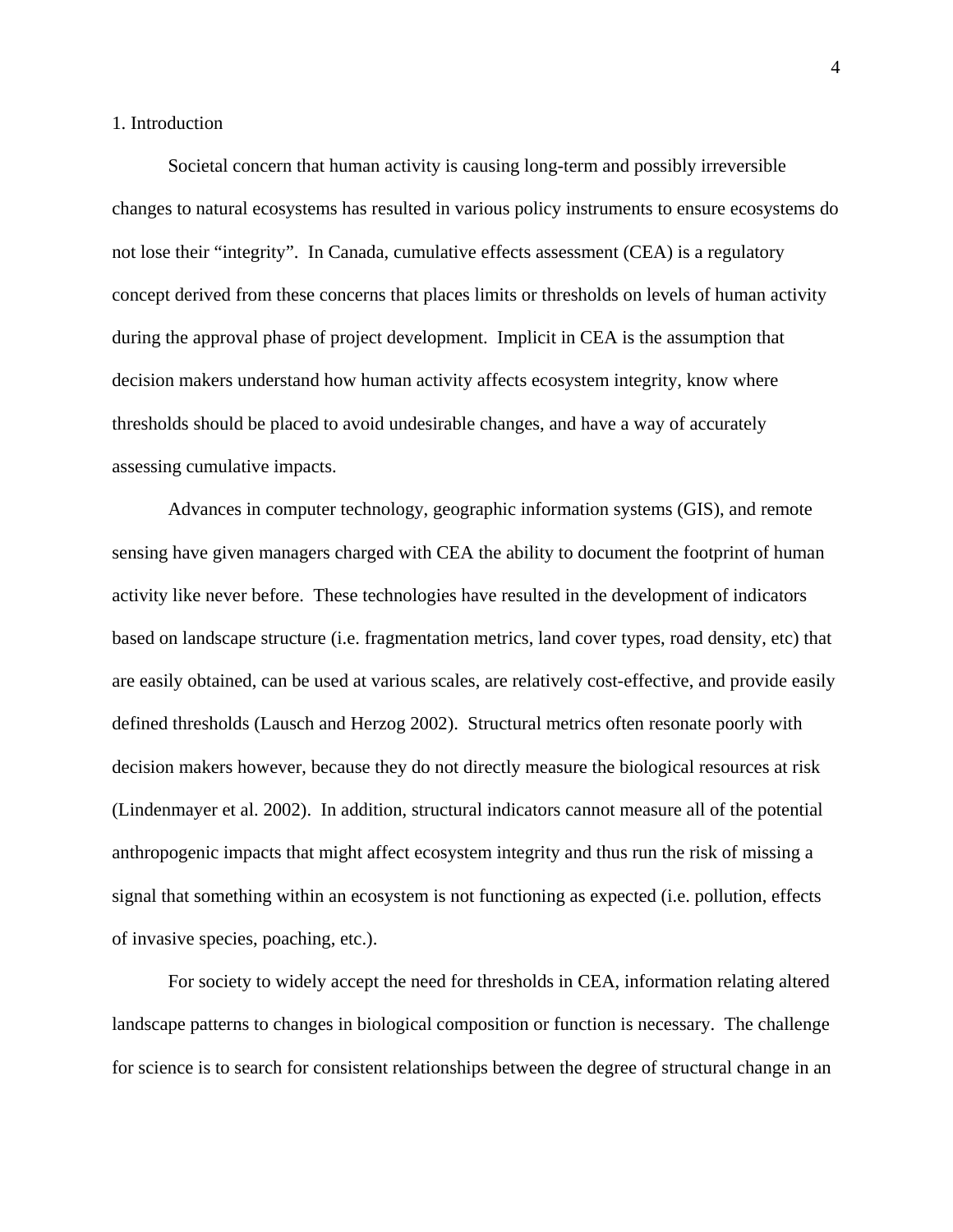ecosystem and the resultant impact of that pressure on the biological components. Karr (1987) use the term "dose-response curves" to describe these relationships. The dose-response concept has a long history as a tool for setting limits on levels of risk deemed acceptable. In pharmacology, different dosages are applied to research subjects in an effort to identify drug concentrations that cause predefined effects (i.e. lethal dose 50). These results are used to make recommendations on the amount of a drug that should be given to maximize benefits for patients while minimizing risks of adverse side effects. Conceptually, the same principle can be applied for setting thresholds in CEA. By comparing the ecological condition of relatively undisturbed areas to sites along a gradient of cumulative effects, science can provide guidance on the level of risk to ecosystem integrity imposed by different levels of human activity. These risks can then be balanced against the economic rewards gained from human disturbances to aid in defining socially acceptable thresholds.

Which response indicators should be used to set thresholds is a question that has been hotly debated. A common approach in the management of terrestrial ecosystems has been to evaluate the status of charismatic species (i.e. woodland caribou (*Caribou rangifer*) or spotted owl (*Strix occidentalis*)). While criticism has been leveled at the focal or indicator species approach (Landres et al. 1988), the debate has centered less around whether these species are impacted by human activity and more on whether these species effectively encapsulate trends for other valued ecosystem components (Canterbury et al. 2000). An alternative approach that is gaining favor is to combine a number of ecological attributes into a holistic assessment of the state of the ecosytem called an Index of Biotic Integrity (IBI). The underlying tenant of the IBI is that no one species or process is likely to provide a complete picture of ecosystem integrity as single elements often show sensitivity to human influence over a relatively restricted range of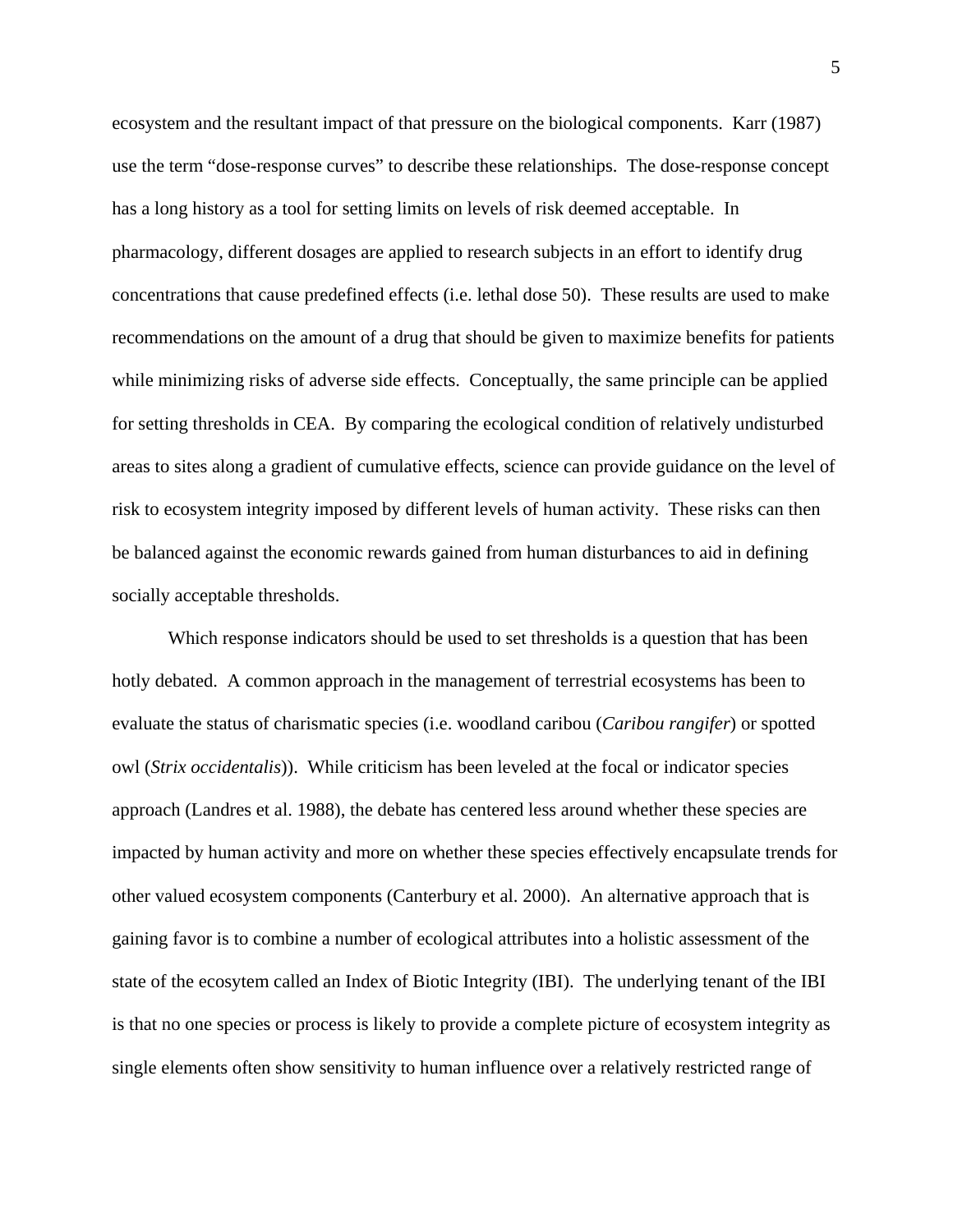activities in a narrow range of landscape elements (Karr 1987). To effectively monitor the condition of an ecosystem, an IBI should contain attributes that cover a wide range of ecological levels, potentially including individual health, population dynamics, community composition, and ecosystem processes.

The rapid development of the boreal forest, particularly in northern Alberta, has raised concerns about the integrity of this ecosystem. These concerns led to the development of the Alberta Biodiversity Monitoring Program (ABMP). The ABMP seeks to track changes in boreal forest integrity caused by multiple types of resource extraction, provide early-warning signals of emerging problems, to determine the scale at which thresholds should be placed, and to provide a reporting tool for assessing the efficacy of alternative management strategies. A wide variety of structural, compositional, and functional elements will be monitored in ABMP including vascular and non-vascular plants, beetles, forest songbirds, mammals, forest structure, soil carbon, and dead wood. Ultimately, data from the ABMP will be incorporated into a detailed IBI that incorporates indicators from multiple taxa. Key to the success of this initiative is assessing the suitability of the proposed biological indicators. Barbour et al. (1995) suggested 5 criteria be used to assess the value of a biological indicator before it is integrated into an IBI: 1) is it relevant to the ecosystem under study and the program's objectives; 2) is measuring the indicator environmentally benign; 3) is it cost effective to measure; 4) is it sensitive to anthropogenic change; 5) does it have sufficient signal to noise ratio to allow human disturbance effects to be separated from natural variation?

Societal concerns over their welfare, economic value to hunters and trappers, large home range requirements, and a general perception of low ecological resilience to human activities are often cited as evidence for the value of mammalian carnivores as ecological indicators, fulfilling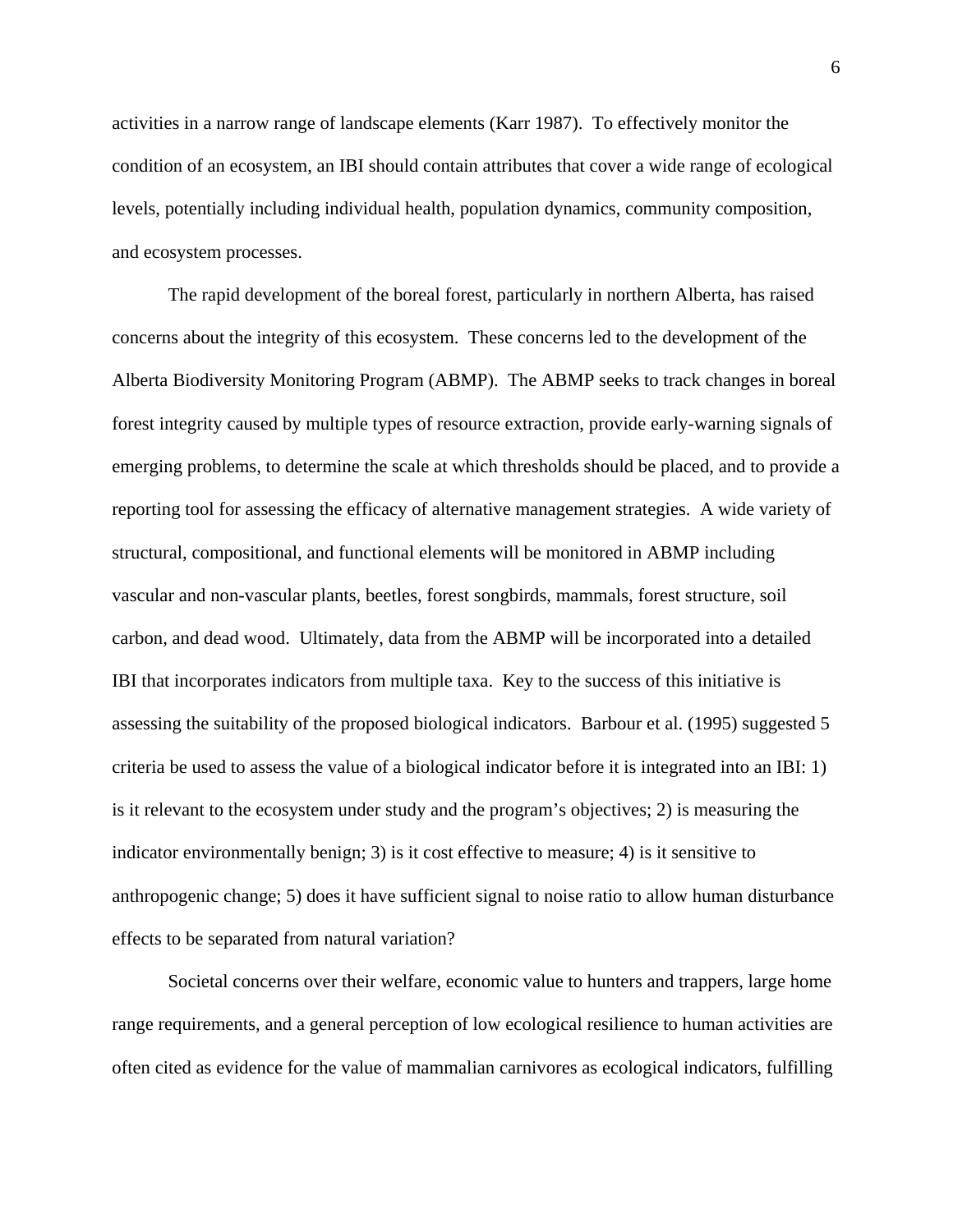criteria 1 (Carroll et al. 2001). However, these same attributes can make it difficult to assess patterns of carnivore abundance/ diversity in a cost-effective and non-intrusive manner. In contrast, mammalian herbivores are relatively easy to sample and are extensively monitored for setting harvest levels. Less attention has been focused on the effectiveness of mammalian herbivores as indicators of cumulative effects. Our objective was to evaluate which mammalian species and/or functional groupings of mammals fit Barbour et al.'s (1995) criteria as good biological indicators by assessing how these indicators changed along a gradient of human disturbance in northeastern Alberta using a relatively cost-effective and non-intrusive snow tracking technique.

#### 2. Methods

# 2.1) *Measuring cumulative effects*

Although the ABMP will eventually provide the data necessary to develop an IBI for the entire boreal ecozone of Alberta, a lack of remote sensing data forced us to constrain our study to the boreal plains ecoregion centered on the Alberta Pacific (ALPAC) Forest Management Area (Fig. 1). Except for a few scattered hill systems, the area has minimal topographic relief. Pure and mixed stands of aspen (*Populus tremuloides*) and white spruce (*Picea glauca*) are the most common species in upland sites, although jack pine (*Pinus banksiana*) predominates in drier areas (Schneider et al. 2003). Lowland sites are characterized by open stands of black spruce (*Picea mariana*) and tamarack (*Larix laricina*) and by extensive peatland complexes (Schneider et al. 2003). In the ALPAC FMA, there is  $23,842 \text{ km}^2$  of potentially merchantable forest as well as extensive oil and gas deposits. The oil deposits include conventional liquid oil, heavy (low viscosity) oil, and oil sands (a mixture of semisolid oil and sand). Industrial activity within the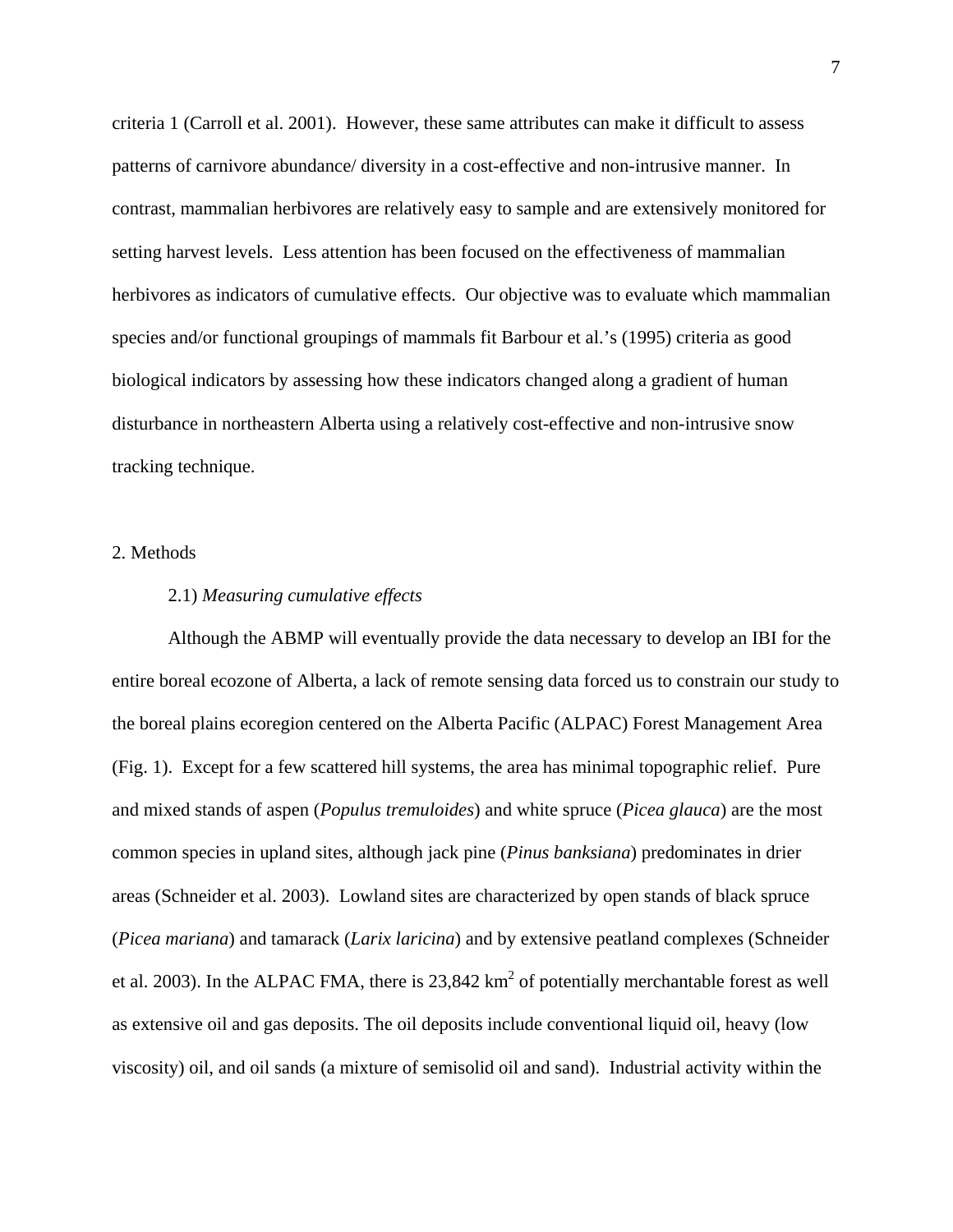study area was minimal in the first half of the 20th century (Schneider et al. 2003) but expanded rapidly thereafter. The forestry industry clears a total of 16,000 ha/yr in their FMA, compared with 11,000 ha/yr by the petroleum sector. In areas zoned for agriculture, beef cattle grazing and grain farming are the most common activities.

Given the wide variety of human disturbances occurring in our study area, our goal was not to determine if our indicators respond to a particular type of disturbance (i.e. clearcutting vs. energy sector activity). In fact, designing a study to separate such effects at a landscape scale is nearly impossible due to significant overlap in land tenure between different resource sectors. Instead, we chose to develop a Cumulative Effects Index (CEI) that integrated information about several different types of human disturbance into a single measure (Carver 1996). Because our biological response variables were mammals, we focused on integrating human impacts that we felt would have the greatest effect on these species. Programs designed to measure other biological responses may need to use different measures of human disturbance (i.e. configuration of a particular habitat element, pesticide use etc.). We settled on 5 measures of human disturbance: 1) area converted to agriculture; 2) area clearcut (AVI Mod1 Class = "CC"); 3) total density of roads (km per  $km^2$ ); 4) total density of other linear features (seismic lines, powerlines, pipelines); and 5) oil/gas well density (wells per  $km^2$ ). We chose the township as our base unit of measurement (10 km by 10km) for deriving our CEI and assessing mammal response to it. While arbitrary, the township is a convenient descriptor that is often used in resource management planning. At the same time it is sufficiently large to encapsulate the home range of multiple individuals of most of the mammal species we considered, making it realistic that we might be able to detect changes in relative abundance at this scale of resolution. Our study region consisted of 1452 townships.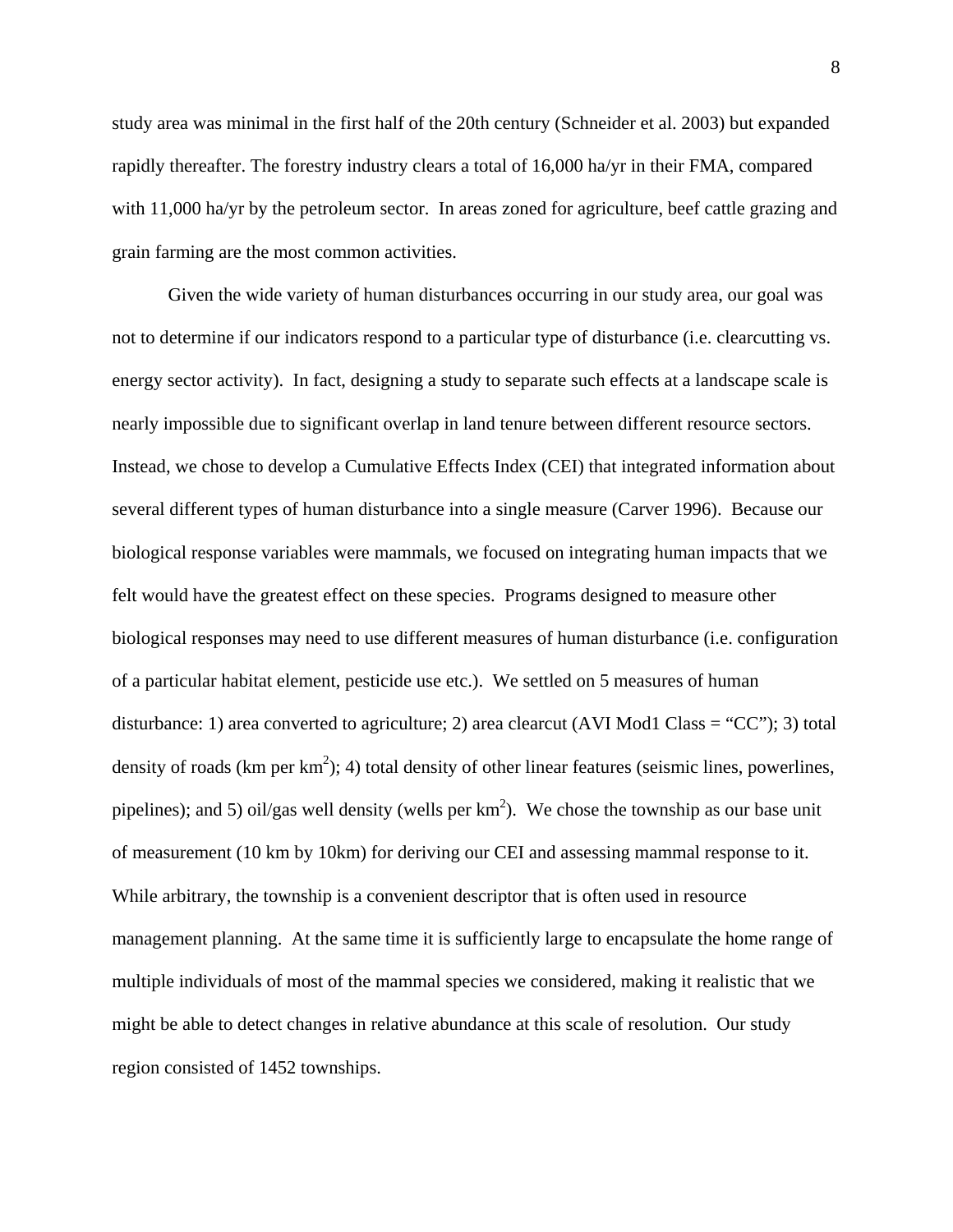Our logic in choosing the aforementioned descriptors of human impact was that most of the species we examined are either hunted or trapped. Increased access through linear features is assumed to increase harvesting pressure (Schnedier and Wasel 2000). Conversion of forest to different seral stages by forestry and different vegetation types by agriculture or energy sector development affects the quality of food resources for herbivores, which in turn influences the distribution of predators (Rempel et al. 1997). Mammals may avoid areas of high human activity due to noise or traffic while others may be attracted to such areas as a refuge from predation or as a source of carrion (Forman and Deblinger 2000). Some species such as fisher and marten may require particular habitat types (i.e. old growth forest) that are targeted for forest harvesting (Carroll et al. 1999). However, we did not use measures of fragmentation or amount of a specific forest type in our CEI because so little is known about the habitat selection patterns of most of the species we surveyed in our study area.

To assess the amount of agriculture in our study region, we used the Alberta Ground Cover Classification (AGCC). The AGCC is a Landsat-based classification developed in 2001 that divides the landscape into 28 distinct habitat categories. To assess the level of energy sector development in the region we used the Alberta Base Features Layer. This is a vector-based GIS product that is the official provincial record of the number of seismic lines, pipelines, power lines, roads, well pads, industrial sites, and mines. This product is continually being updated so it is difficult to know exactly what period of time the data is accurate to. Our receipt date for this data was Feb. 2003. Our GIS layer for wells recorded all holes drilled, not the actual wellpad area. Therefore, we defined a well as any legal subdivision where at least a single hole had been drilled. To assess the level of forest harvesting we used the Alberta Vegetation Inventory from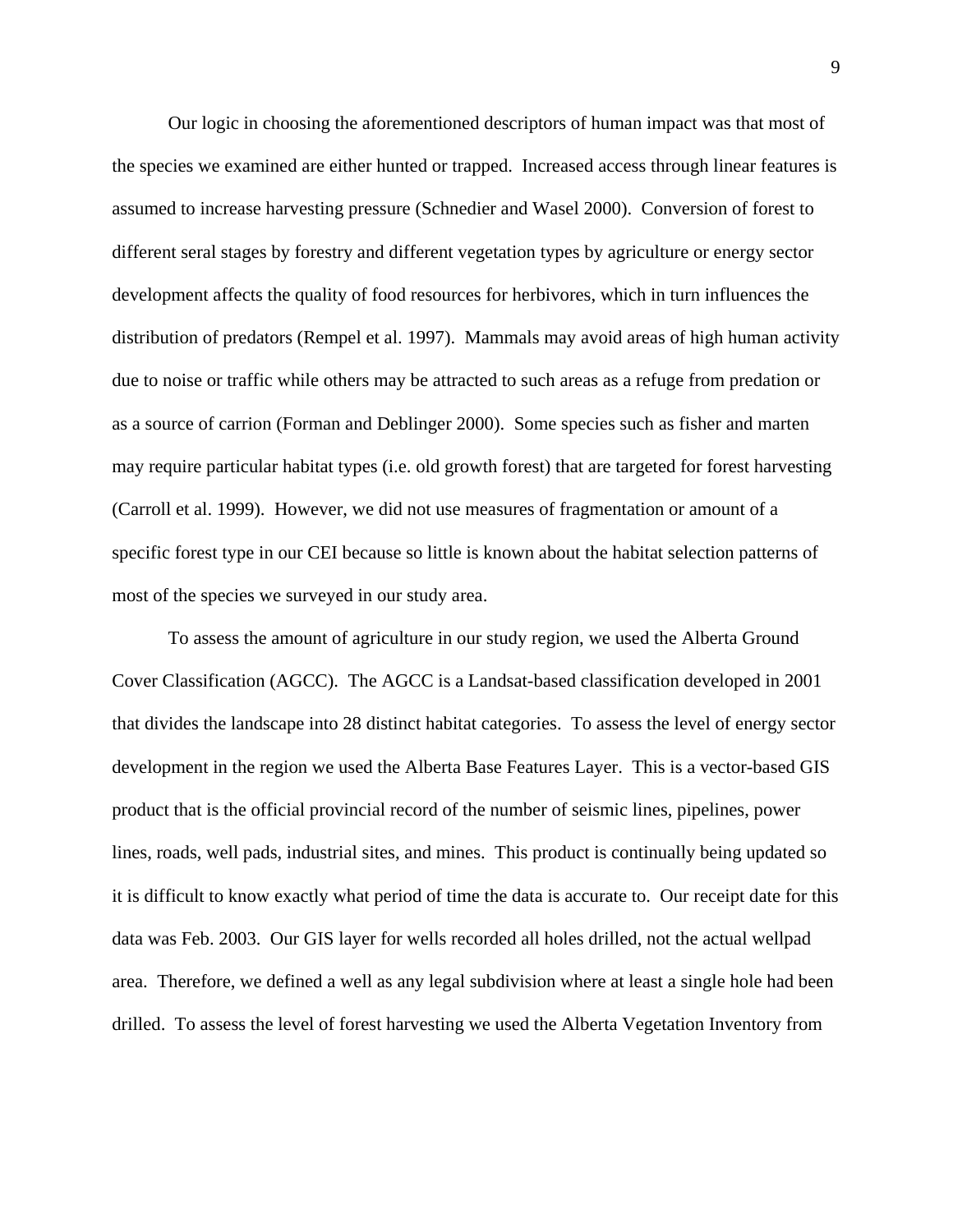ALPAC current to the 2002 harvest year. For areas outside the FMA we derived our measure of harvesting intensity from the AGCC.

The key to developing a CEI is determining how to integrate data that uses different units or scales of measurement. Our approach was to rank the level of each human disturbance variable, standardize these values by the maximum, and sum the standardized ranks across the 5 metrics of human disturbance. The beauty of this approach is that it allows human impact indicators measured using different methods to be scaled in a way that allows them to be combined in a consistent and rigorous fashion. This approach assumes that each type of disturbance is equivalent in terms of its effects on the biological indicator. Based on Spearman rank tests, all of the human disturbance metrics were significantly correlated with one another (Table 1). Our CEI potentially could range from a minimum of 0 to a maximum of 5. The observed maximum was slightly greater than 4 because few townships had high forest harvesting and high agricultural development.

#### 2.2) A*ssessing mammal responses to cumulative effects*

To assess the relative abundance of mammals, we sampled all individuals that left tracks in the snow by surveying 9 km triangular (3 km a side) transects or "triangles". Each triangle was centred on a township as much as possible and oriented with the apex of the triangle pointing north. Hence, triangles were placed randomly with respect to habitat type. If any transect intersected >3km of open water, the position of the triangle was moved as little as possible to reduce its exposure to open water. UTM coordinates were generated using GIS and downloaded to Global Positioning Systems (GPS) to allow the snow-tracking technicians to accurately moved around the triangle. Each transect was divided into 9, 1 km segments for purposes of data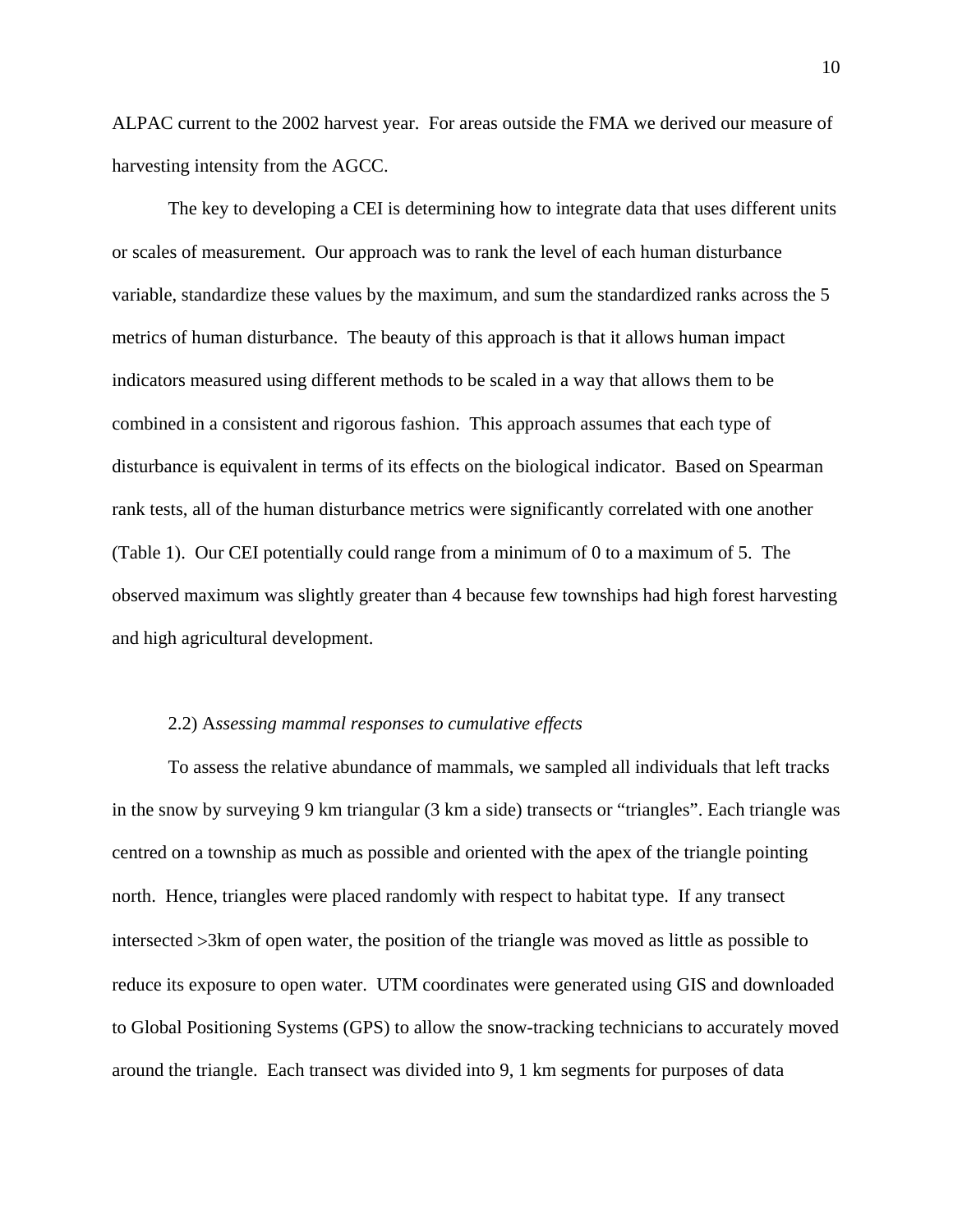recording. In each segment of each transect we recorded species and track type and tallied the number of "hits". Hits were defined as tracks that intercepted the transect and included individuals that had moved back and forth across transects. Scores were then totalled for the entire triangle and used as our measure of abundance for the township. All surveys were done between December 15 and March 15 over a 3-year period (2001-2003).

A major source of variation in our data was the time over which tracks were known to have accumulated (hereafter DSS). We minimized this variation by surveying transects between 2 to 15 DSS. A track-obliterating snow was used to reset the DSS clock and was defined as one that made track identification difficult or impossible. Our working rule was to consider any snowfall  $> 1$  cm as track obliterating. In the winter of 2001-2002, we found that snowfalls  $< 1$ cm generally did not deter trackers from collecting reliable data. When any given township received a snowfall > 1 cm, the DSS count for that township was "reset" at zero. DSS was controlled for in all of our analyses.

To determine how mammals would respond to the CEI, we selected 141 townships (24 of which we resampled in subsequent years) across the range of the CEI (Fig. 2). Selection was done in a stratified random manner with townships sampled in the same year never being directly adjacent, the amount of peatland being  $<$  25%, and the spatial distribution of CEI being maximized to the greatest extent possible. While our objective was to get a balanced design across the CEI, there are relative few pristine townships that we could access economically so the distribution was slightly left skewed.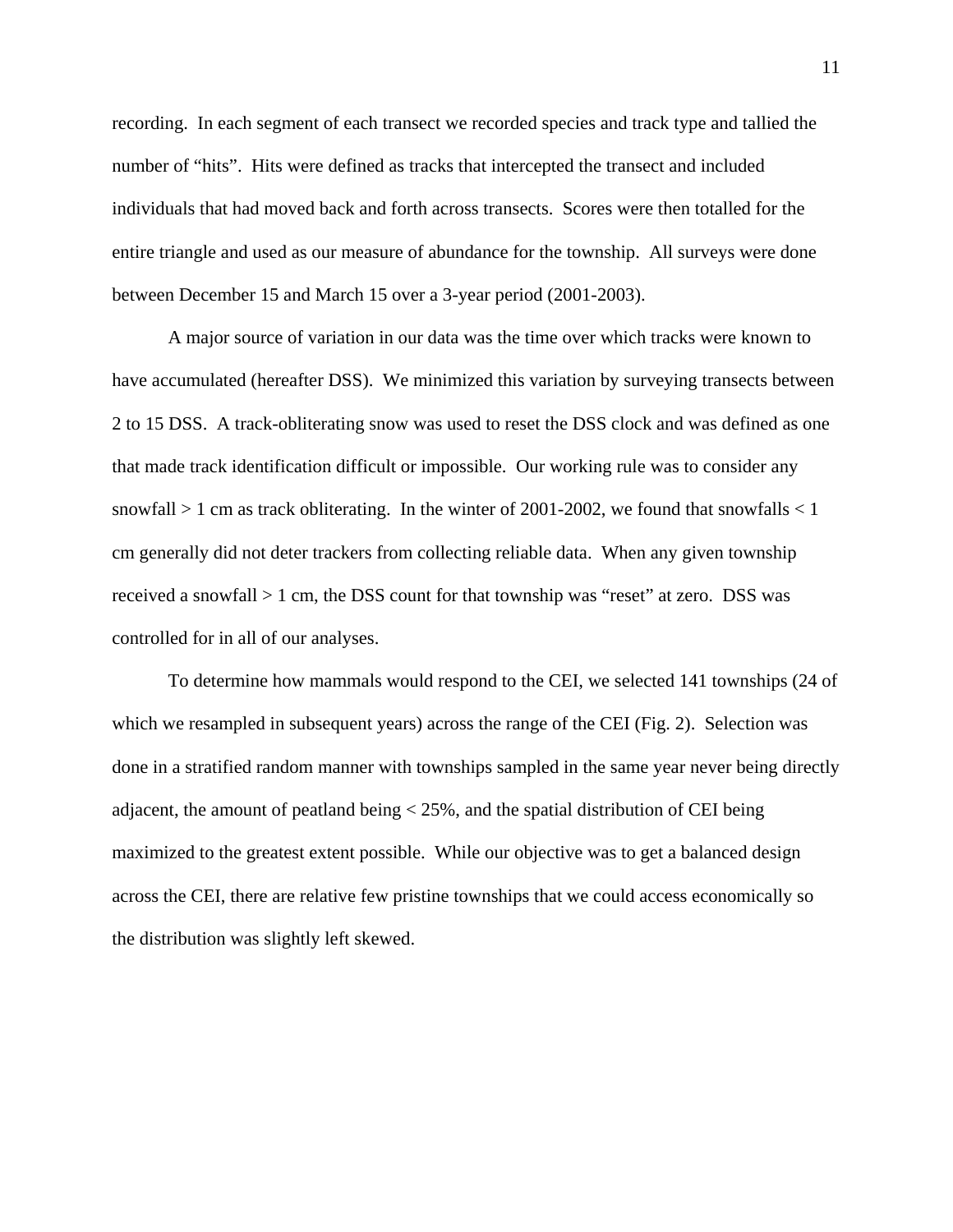#### 2.3) *Indicators considered*

Although the utility of individual species as indicators of cumulative effects has been questioned, there is great interest in understanding how large mammals and furbearers respond to human disturbance. Therefore, we modeled how the relative abundance of each species changed with the CEI and various other sources of natural variation. Overall, we detected 23 species of mammals. Of these, 10 were relatively uncommon occurring in  $<$  15% of samples. These included domestic cat (*Felis cattus*), cow (*Bos taurus*), domestic dog (*Canis familaris*), horse (*Equus caballus*), domestic sheep (*Ovis aries*), wolverine (*Gulo luscus*), caribou (*Rangifer caribou*), beaver (*Castor canadensis*), mink (*Mustela vison*), elk (*Cervus canadensis*), and fox (*Vulpes fulva*). Due to a lack of data we chose not to create models for these species. Although otters (*Lontra canadensis*) occurred in 18% of samples, we chose not to model this species due to its strong association with water. We also chose not to develop models for the tracks of humans (*Homo sapiens*). The remaining 11 terrestrial species were common, occurring in 42 to 100% of our samples (Table 2). We pooled the tracks of fisher (*Martes pennanti*) and marten (*Martes americana*) due to their similar ecological requirements.

Although indicators based on individual species can be useful for developing support for a monitoring program or eliciting a public response to an environmental issue, the reliability of individual species as indicators can be problematic if there is considerable variation in the estimate of abundance. Variation in abundance can be caused by many factors including natural population cycles, sampling error, annual movements, and natural variation in response to habitat structure. A good indicator should be reasonably robust to these sources of variation. This has led many IBI proponents to use functional groups (i.e. guilds) as indicators. Diversity measures such as species richness are often proposed as good ecological indicators because of their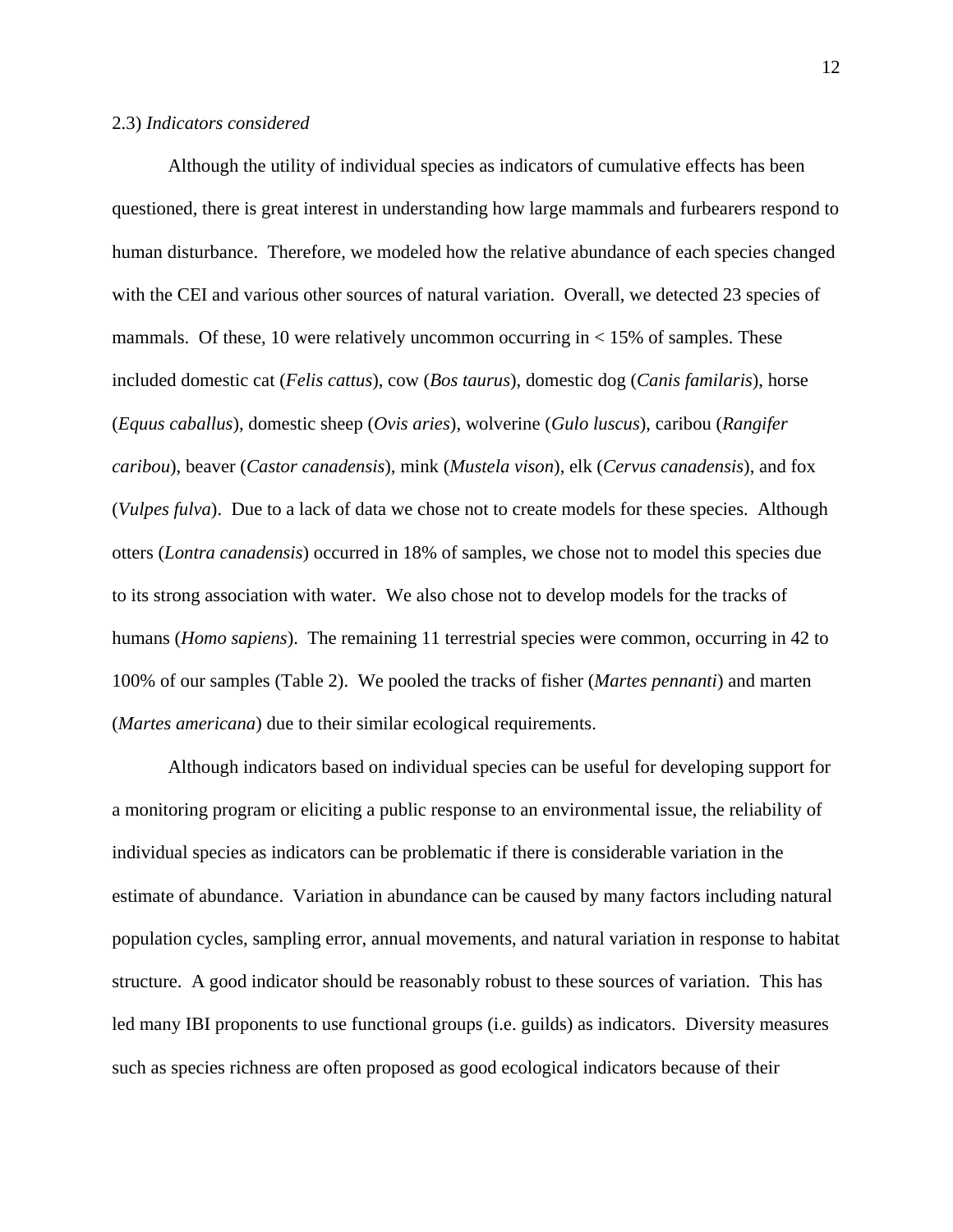reduced variance relative to abundance measures. Therefore, we tested whether total species richness, % of species consisting of native species, % of species that were carnivores, and % of species of concern were correlated with the CEI. The coyote (*Canis latrans*), deer (*Odocoileus*  spp.), humans, and domestic animals were considered non-native species. Wolverine, wolf (*Canis lupus*), caribou, fisher, marten, and lynx (*Lynx canadensis*) were listed as species of concern. The difficulty with diversity indicators for boreal forest mammals however, is the limited number of species. Therefore, we also generated indicators based on the proportional abundance of different groups. We tested the % of all tracks left by species native to the boreal forest, % of tracks left by carnivores, % of tracks of species of concern, % of carnivore tracks left by coyotes, and % of herbivore tracks left by deer. Human impact may alter the competitive advantage of generalist species over more specialized native species (Gompper 2002). To test whether ratios of particular native to non-native species were good predictors of the CEI we examined the lynx to coyote ratio, moose to deer ratio, and fisher/marten to weasel ratio. Finally, systems where top-level predators have been extirpated by human activity can have increased densities of prey that the predator formerly relied on (Schmitz et al. 2000). Thus, we tested whether various predator to prey ratios were correlated with CEI (total predator to prey ratio, native predator to prey ratio, lynx to hare ratio, fisher/marten to squirrel ratio).

The principle of IBI is that no one species or process is likely to provide a complete picture of ecosystem integrity. Although some of our indicators were strongly correlated, the majority only showed weak correlations with each other suggesting they incorporated different information. Therefore, we generated an IMI (Integrated Mammal Index) to determine if a composite indicator would be more robust by reducing the effects of variation seen in the individual indicators. We combined four of our strongest individual indicators into the IMI (see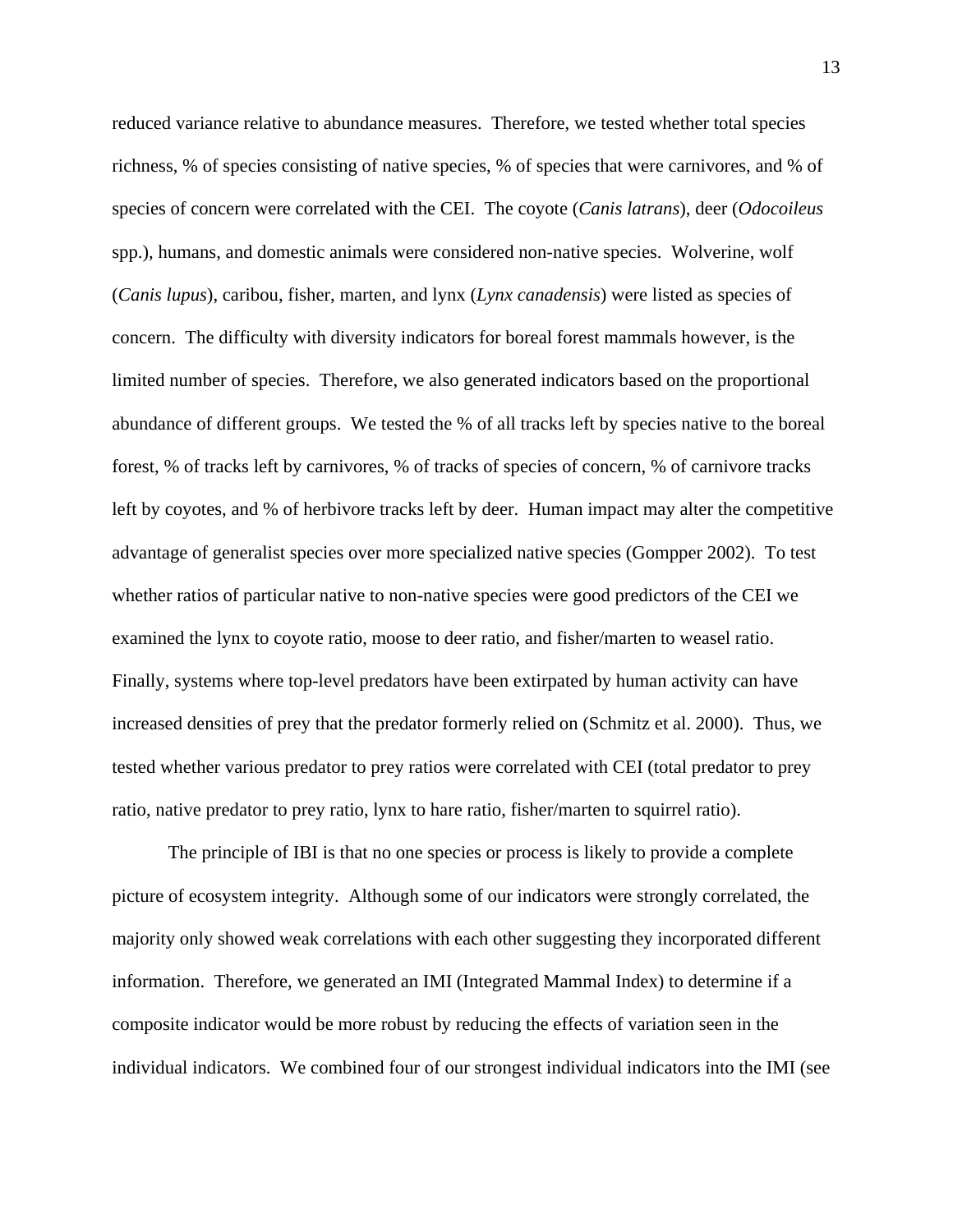results). Indicators that were predicted to respond positively to the CEI were given values of 1 for their highest values, 2 for above median values, 3 for below median values, and a 4 for low values. This scoring system was reversed for those indicators that that were predicted to respond negatively to CEI. In other words, indicators with a score of 4 were assumed to be indicative of a system with high ecological integrity. Cutoff values for these categories were set based on the median and quartile values for each indicator after they were corrected for DSS. The derived scores from the four indicators were summed to derive the IMI.

#### 2.4) *Statistical analysis*

Almost with exception, our raw measures of mammalian abundance and diversity violated the assumption of normality in their raw form, tending to be right skewed. This was not surprising as the data were generated from a count type of process (Cameron and Trivedi 1998). However, rather than use a model such as Poisson or negative binomial regression we chose to normalize the data using a Box-Cox maximum likelihood transformation and analyze the data using standard ordinary least squares (OLS) regression. This approach normalized the mammal data and minimized heteroscedasticity in most cases. Our logic in using this approach was that many counts were extremely high (into the hundreds) making count models suspect. Preliminary analyses using negative binomial regression demonstrated poor model fit particularly at low count values. In addition, each track we detected was unlikely to represent a unique observation from a single individual. Instead our measure combines information on both abundance and activity level making it difficult to say exactly how many animals per township were detected. A more useful measure is the relative difference between townships occurring at different ends of the CEI adjusted for other parameters. These results were best portrayed using transformed data,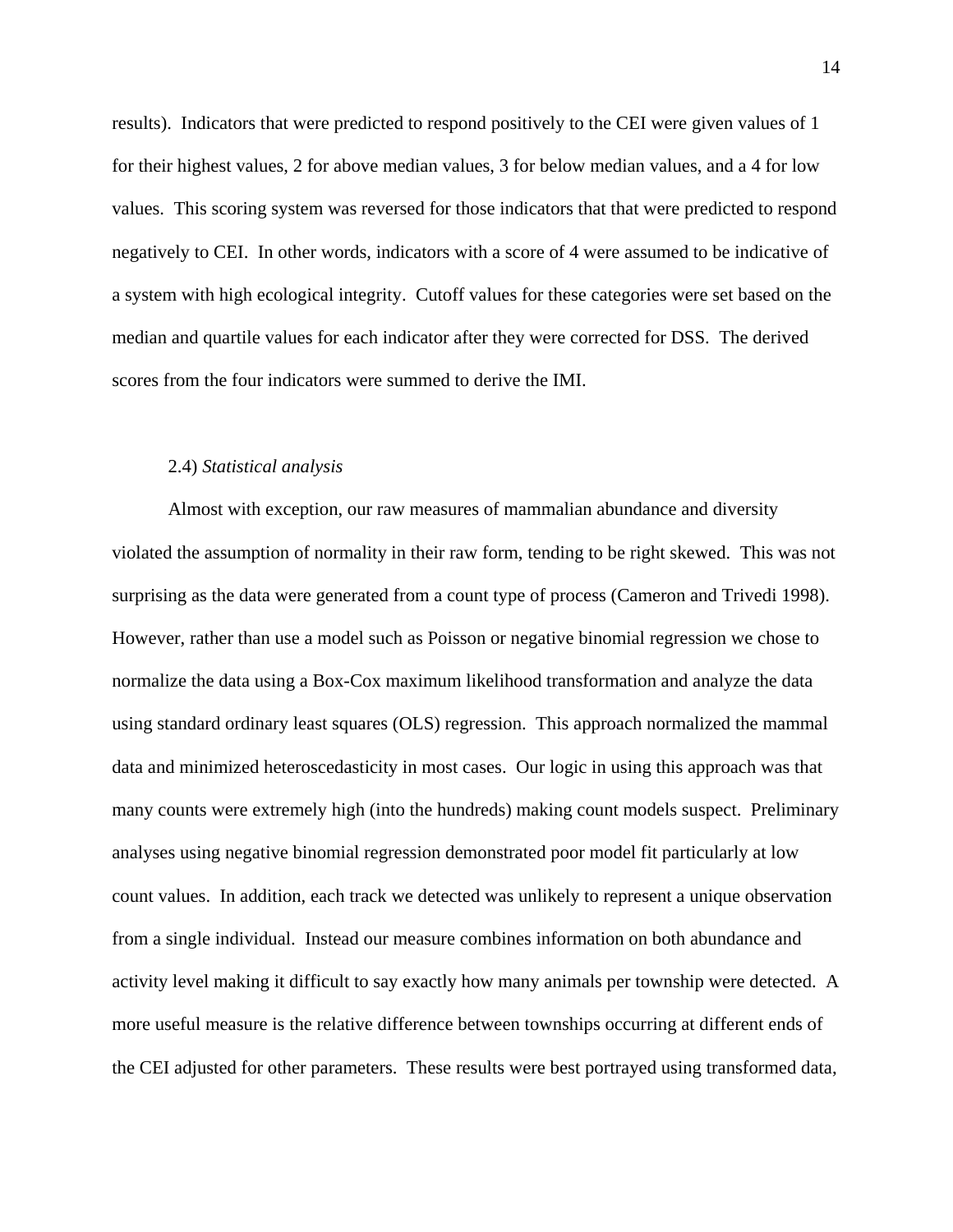OLS regression, and partial residual plots. To account for a lack of statistical independence between townships sampled in multiple years, we clustered our analysis using the robust cluster option in the program STATA (Hardin and Hilbe 2001). The robust cluster accounts for the lack of independence by reducing total degrees of freedom on which statistical tests are based to the level of the cluster, which in this case was the township  $(n = 142)$ .

We had five key questions: 1) what is the nature of the relationship between each indicator and the CEI; 2) how sensitive was the indicator / CEI relationship to natural sources of variation (latitude, year, habitat composition, or food abundance); 3) did the indicators respond to CEI consistently in space and time; 4) was CEI the best way to test for human impacts on boreal forest mammals; and 5) did these relationships change with scale? To test question 1, we compared the fit of a Generalized Additive Model (GAM) to a simple linear function based on a model with all main effects. To address question 2, we built a series of models that varied the natural sources of variation (Table 3). We then calculated Akaike weights for each model, multiplied these weights by the parameter estimate and SE for CEI, and summed the product across all models (Burnham and Anderson 1998). This resulted in a model-averaged parameter estimate and confidence intervals for the CEI that was robust to model uncertainty. Question 3 was tested by comparing the fit of a model containing all main effects relative to models that also contained the interaction between spatial location\*CEI and year\*CEI. Model fit was compared using Akaike's Information Criteria corrected for small sample size (AIC*c*). To address question 4, we replaced CEI with each of the human impact variables and compared these models to the CEI model using AIC*c*.

Given that our triangles were randomly located with respect to habitat, we hypothesized that some species might be affected by the composition of the remaining undisturbed habitat.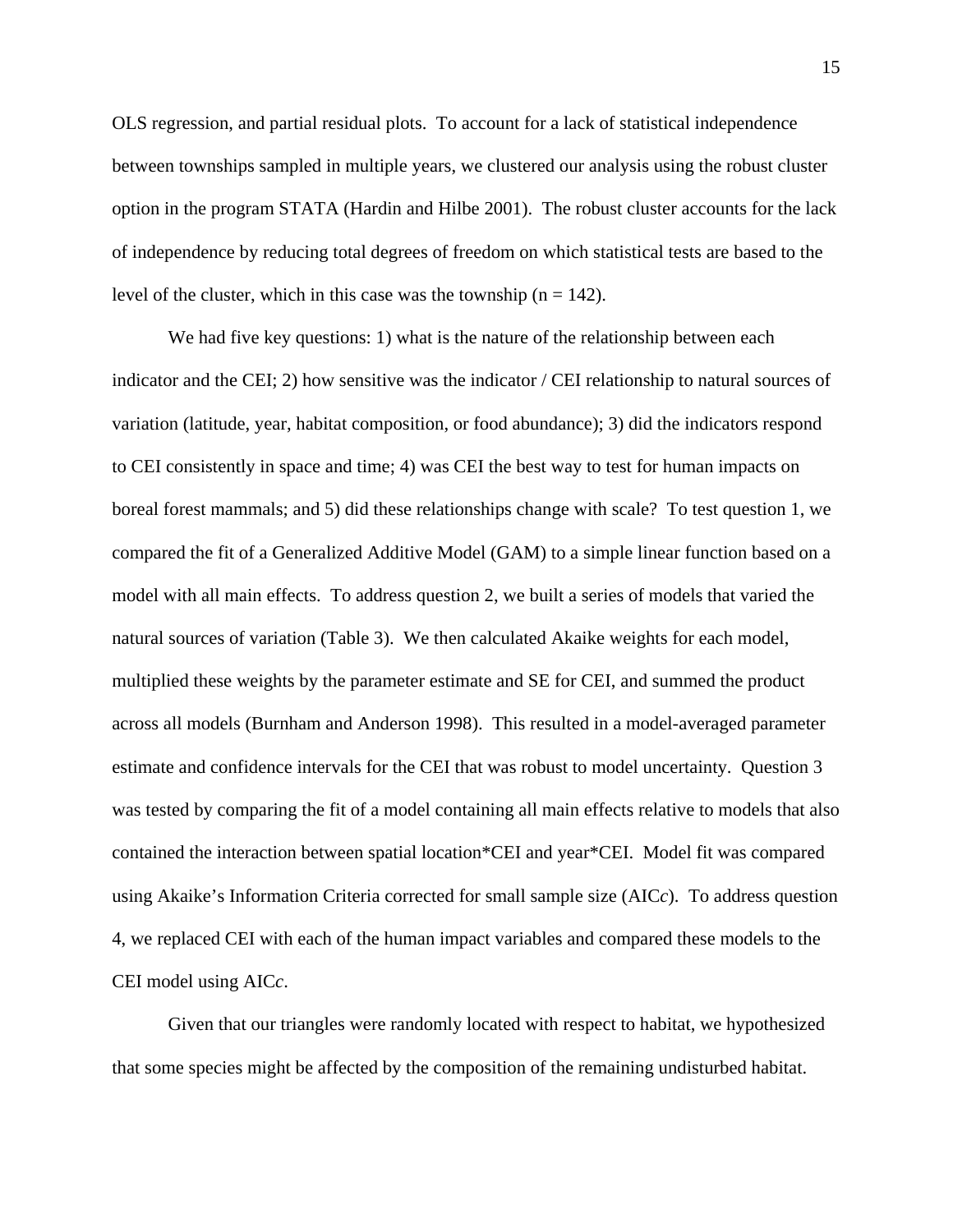We summarized the data from the Alberta Ground Cover Classification into 11 classes and calculated the proportion of undisturbed habitat comprised of these classes. A Principal Components Analysis was used to reduce 11 variables to 5 orthogonal factors. Although habitat is often used in developing predictive models of species abundance, habitat can be a surrogate for other resources (i.e. prey abundance). Thus, we developed models for each carnivore species that used different prey species to predict carnivore abundance. The prey species used for each predator were chosen *a priori* based on what the literature speculated were the major food items for these species. Finally, we chose to model latitude. Latitude could represent a natural gradient related to climate, soils, subcanopy vegetation attributes, or some combination thereof. However, in our study area, latitude was highly correlated with the CEI ( $r^2 = 0.55$ ). This occurs because almost all of the agriculture is at the southern periphery of the study area where road density and energy sector activity is highest. We made the *a priori* assumption that the CEI was the more important predictor of our indicators and used the residuals from a regression model (Latitude = CEI) as our measure of spatial location independent of CEI (hereafter North).

Although the township is often used for some types of resource planning, the forestry sector in particular, often plans on much larger  $(1000)$ 's km<sup>2</sup>) scales. To determine whether the indicators responded to cumulative effects at such scales, we generated 11 *a posteriori* landscapes. Landscapes were derived by selecting groups of 12 spatially clustered townships and then using a minimum convex polygon to delineate the boundary of each landscape. This post hoc approach resulted in 11 landscapes ranging in size from 2500 to 7000  $\text{km}^2$ . For each landscape, we derived the same human disturbance metrics and created a new CEI<sup>Land</sup>. With a small sample size such as this, modeling a lot of variables was not possible. We chose to examine whether North, CEI<sup>Land</sup>, and prey abundance for carnivores were significantly correlated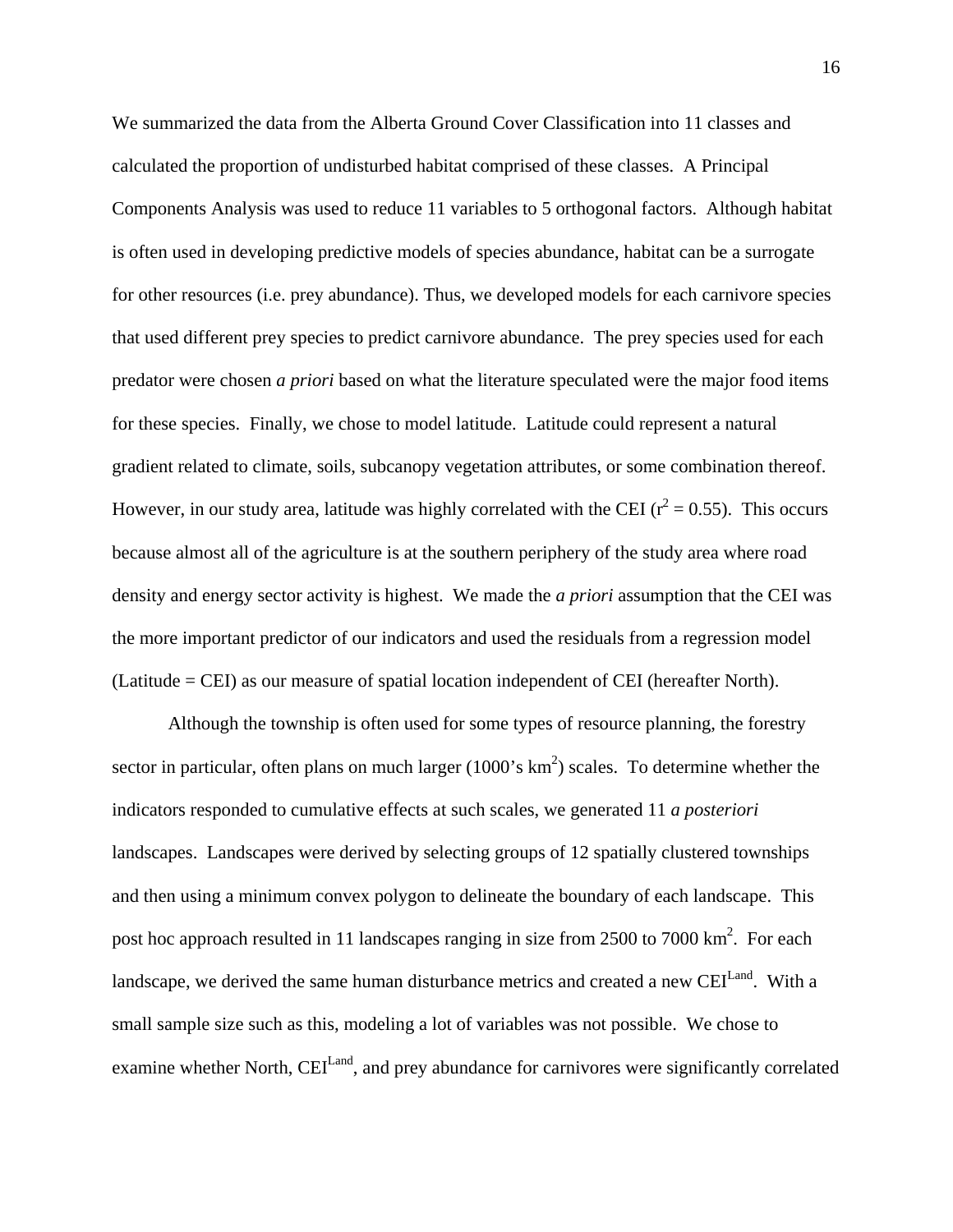with each indicator. DSS was not controlled for in this analysis because average DSS at this scale was nearly identical among landscapes. Because of small sample size we had to assume that the data did not violate the assumptions of OLS regression. We did not transform these data.

#### 3. Results

# 3.1) *Indicator species*

 Of the 10 species modelled, 4 responded to our metric of cumulative effects (Table 2). None of the species showed strong evidence of non-linear responses (all *P* > 0.05). Deer and coyote were positively correlated with CEI while lynx and fisher/marten were negatively correlated with CEI (Fig. 3a,b,c). These patterns were consistent in space and time for most species as the interaction between CEI\*Year and CEI\*Space were not significant. The exception was deer for which the model with the interaction between CEI\*Year was the most likely candidate. Deer response to CEI was positive and significant at  $P < 0.001$  within each year. The significant interaction was caused by the fact that the relationship between CEI and deer was extremely pronounced in 2002 with the relationship being weaker in 2001 and 2003. Wolves did not respond to CEI. For predators, the abundance of prey was always a significant predictor. North was significant for 7 species with fisher/marten and lynx being more common in the north and deer and coyote more common in the south. Mouse, squirrel, and wolf showed a slight response to North. No other single human disturbance factor generated a better fitting model except for the coyote. Coyote abundance was better predicted by well density than CEI (Table 3). Mouse and squirrel showed highly variable relationships with the CEI varying from positive to negative within different years.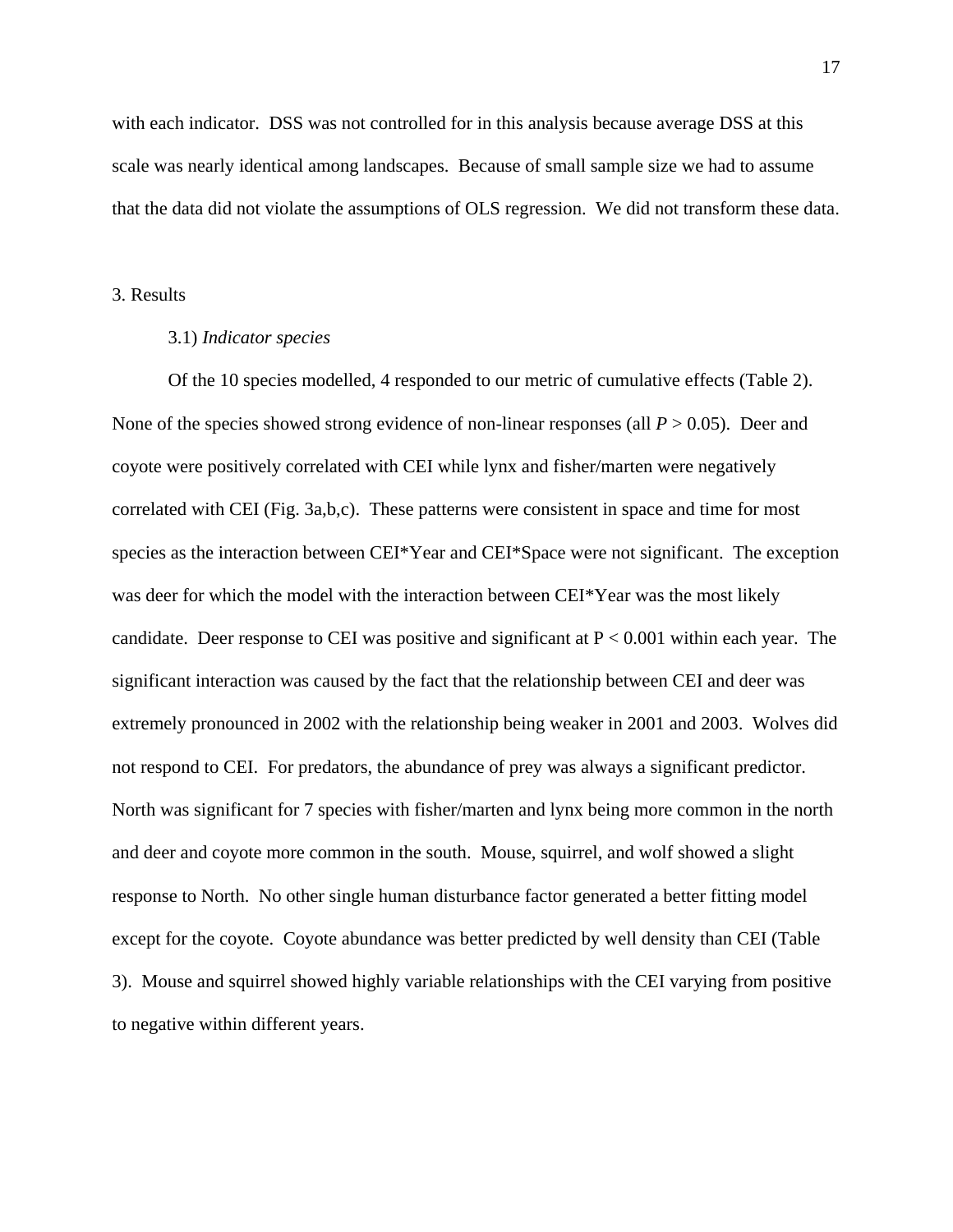# 3.2) *Species groups*

Species richness was positively correlated with the CEI (Table 4). The proportion of species detected that were native species or species of concern was greater in landscapes with lower cumulative impacts (Table 4). The proportion of all species detected that were predators was the only diversity indicator not correlated with CEI. All of the diversity indicators except for total species richness increased the further north you went. Although most of the richness metrics were correlated with the CEI, the majority of the relationships were weak ( $r^2$  < 0.25). All of the metrics except % native species met the assumptions of normality and homogeneity of variance.

The proportion of carnivore tracks made by coyotes and the proportion of all herbivore tracks caused by of deer were positively correlated with CEI, while the proportion of all tracks caused by individuals of native species was negatively correlated with CEI. The proportion of tracks caused by predators and the proportion of tracks caused by species of concern were related to CEI, but inconsistently as the interaction between CEI and latitude provided better model fit. The fit of most abundance measures was reasonable ( $r^2 > 0.16 < 0.44$ ). The assumptions of OLS regression were violated for total # individuals, % carnivores that were coyotes, and % herbivores that were deer. These violations were minor however  $(P > 0.01)$ . The ratios of lynx/coyote, fisher & marten/weasel, and moose/deer were all negatively correlated with the CEI, but again all ratios other than the fisher  $\&$  marten/weasel ratio violated one or more assumptions of OLS ( $P > 0.01$  in all cases however). None of the predator/prey ratios were significantly correlated with CEI except for fisher&marten/squirrel. The interaction between CEI and year was significant for the lynx/coyote ratio although the response to CEI was always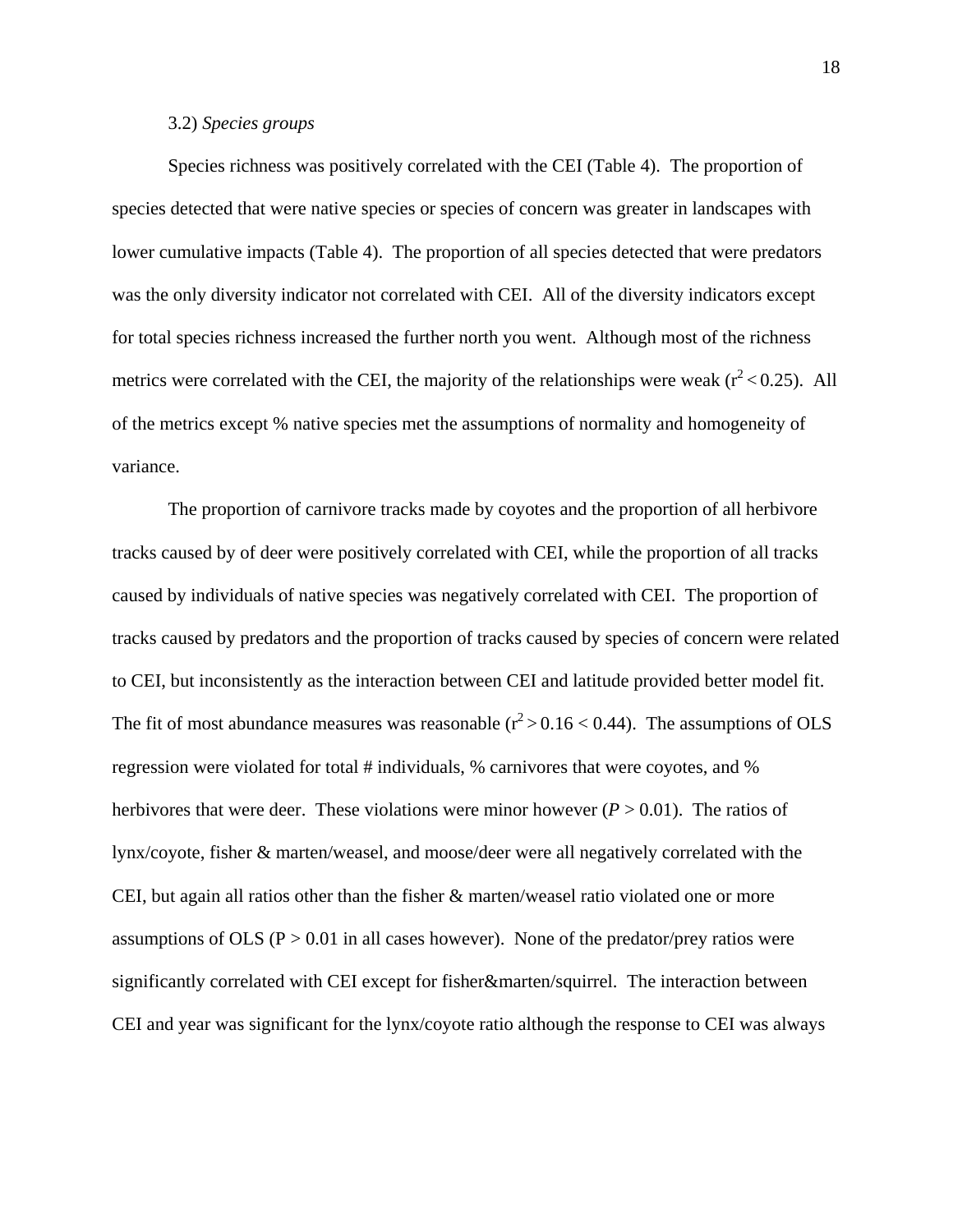negative when each year was examined separately.

# 3.3) *Which indicators were the "best"?*

We found that 15 of the 28 indicators we examined were significantly correlated with the CEI. Only 12 were stable in space and time (no evidence for significant year\*CEI or latitude\*CEI interactions). Ranking these indicators by the amount of change predicted by the regression model for low vs. high CEI landscapes, the best indicators were: proportion of herbivore tracks created by deer (Fig. 4) > proportion of tracks made by non-native species > proportion of carnivore tracks made by coyotes (Fig. 5) > ratio of moose to deer tracks > number of fisher/marten tracks > number of lynx tracks > number of coyote tracks > ratio of fisher/marten to squirrel > total species richness > % of total richness comprised of species of concern > ratio of fisher/marten to weasel > % of total richness comprised of native species. Proportion of herbivore tracks created by deer and proportion of tracks created by native species were highly correlated  $(r = -0.98)$ . All of the indicators that utilized fisher/marten or coyote as numerators were significantly correlated to fisher/marten or coyote abundance, respectively (r > 0.8).

#### 3.4) *Integrating different indicators*

 We combined the proportion of herbivore tracks created by deer, the proportion of carnivore tracks made by coyotes, the ratio of fisher/marten to weasel tracks, and % of total richness comprised of native species to derive the IMI. We chose these indicators because they had the best fit to CEI, were not perfectly correlated with each other, and were influenced by the fewest other parameters (natural variation variables). The IMI could range from a 4 to 16. The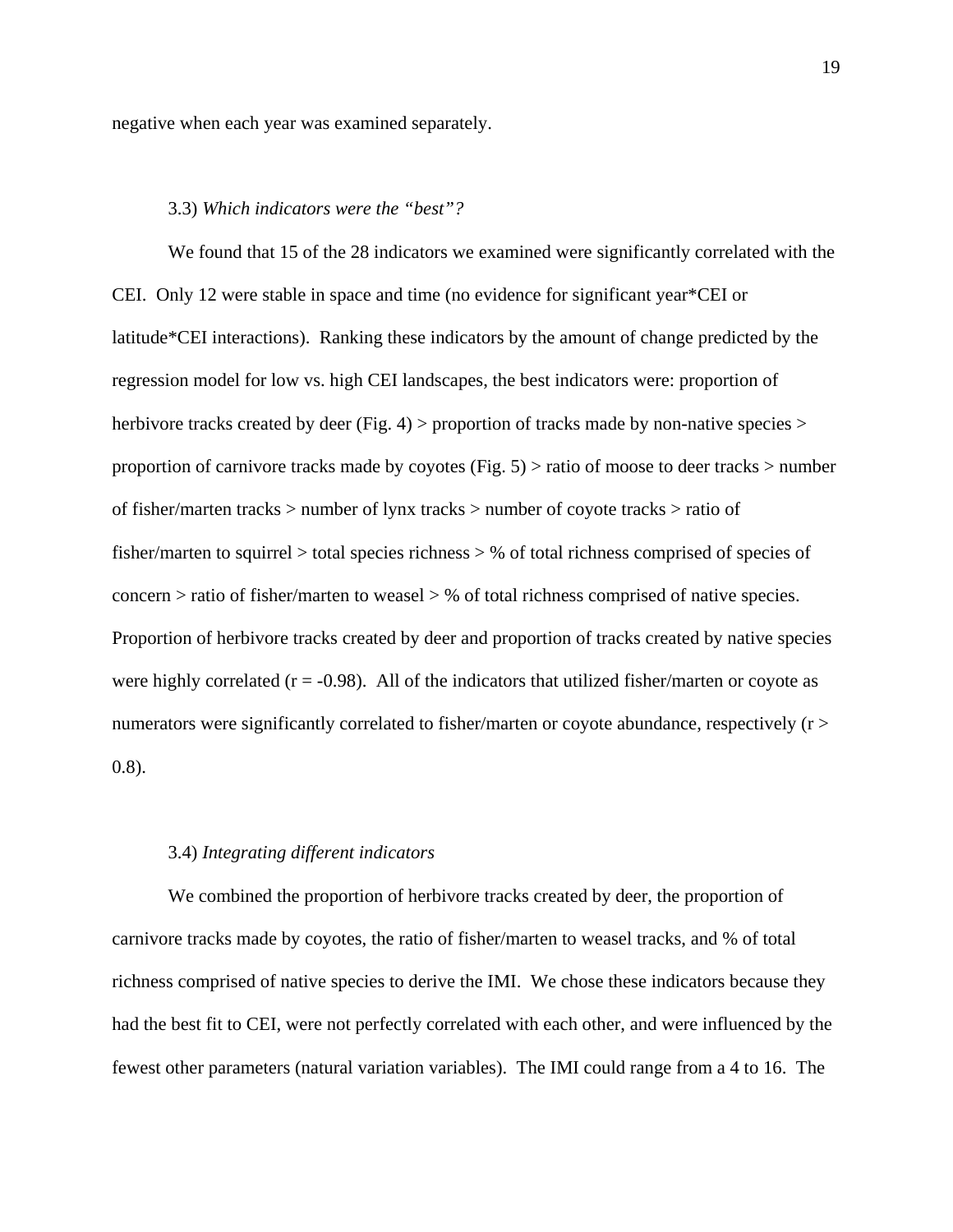IMI was negatively correlated with CEI (index of integrity declined as cumulative effects increased:  $\beta = -1.55 \pm 0.19$ ,  $r^2 = 0.28$ : Figure 6). Including north in the model dramatically improved the variance in the IMI that was explained ( $\beta = 0.144 \pm 0.02$ ,  $r^2 = 0.42$ ). Addition of other variables such as habitat or year did little to improve model fit.

# 3.5) *Issues of scale*

At the landscape scale, we found that the majority of species that were significantly correlated with CEI at the township were also correlated with CEI at the landscape scale. Coyote  $(r^2 = 0.52)$  and deer  $(r^2 = 0.87)$  were positively correlated with CEI and negatively correlated with North (Fig. 7a). Lynx ( $r^2 = 0.55$ ) and fisher ( $r^2 = 0.51$ ) responded negatively to CEI and positively to their primary prey (Fig. 7b). Marten was not correlated with CEI but there was a significant outlier in one moderately impacted landscape. Removal of this outlier resulted in a highly significant negative correlation with CEI and a positive correlation with North ( $r^2 = 0.78$ : Fig. 7c). Weasels were positively correlated with the abundance of mice  $(r^2 = 0.55)$  while wolves were positively correlated with north  $(r^2 = 0.59)$ . Hare, moose, and mouse were not correlated with any variable.

 Richness increased with CEI. The % all species that were predators increased with North, while % of all species that were species of concern and % species that were native were not correlated with either north or CEI. The total proportion of tracks left by native species and species of concern were negatively correlated with CEI while the proportion of carnivore tracks left by coyotes and proportion of herbivore tracks left by deer were positively correlated with CEI. The proportion of carnivore tracks caused by coyotes was negatively correlated with North. Finally, the lynx/coyote ratio and moose/deer ratio were negatively correlated with CEI. The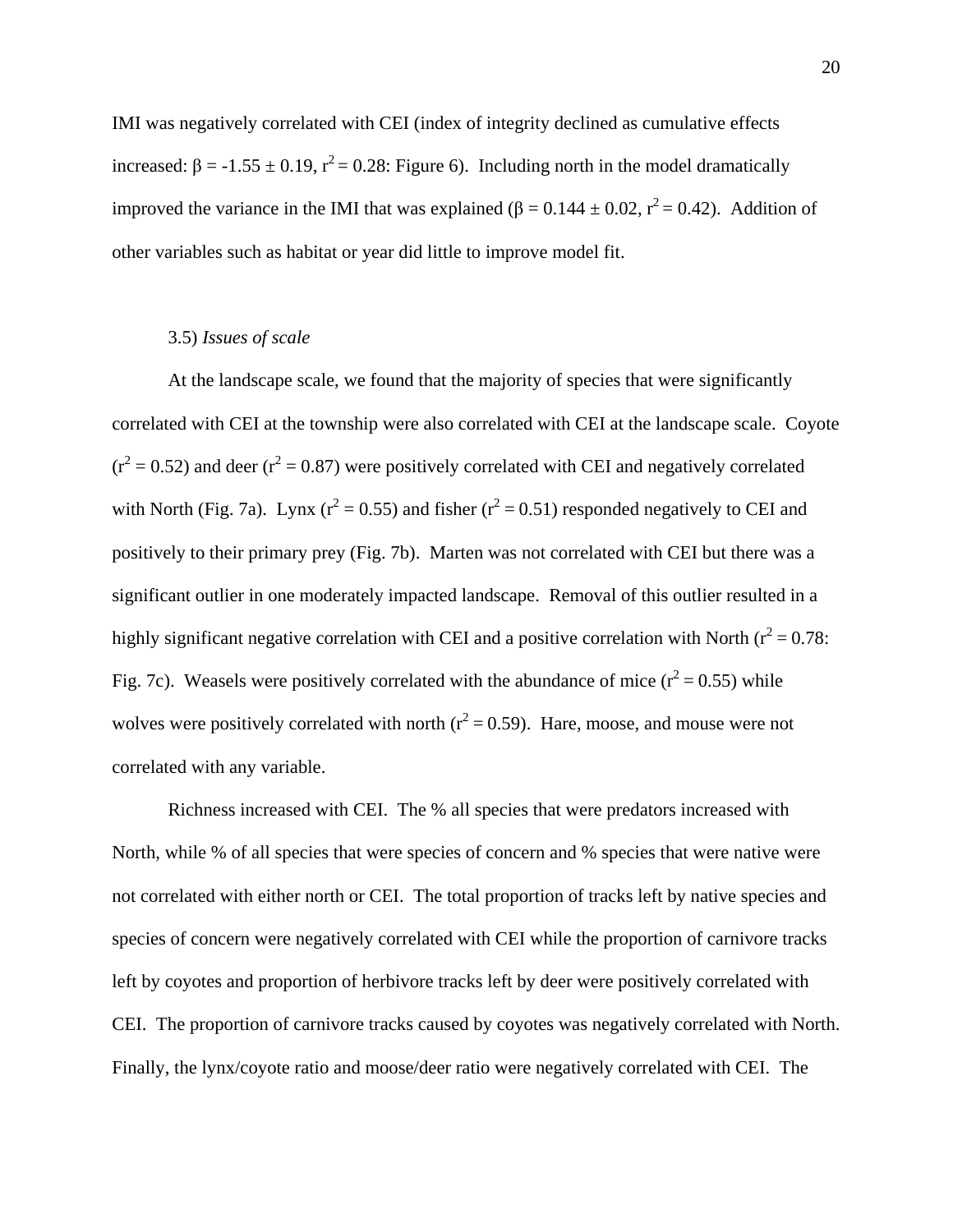fisher/weasel and fisher/squirrel ratio were positively correlated with North. Predator/prey, native predator/prey and lynx/hare ratios were all not significant.

#### 4. Discussion

#### 4.1) *The patterns*

Human activity is rapidly increasing in the boreal forest of North America. As our study shows, this activity is correlated with changes in the abundance of individual mammalian species and the overall composition of that community. No one human disturbance factor seems to be responsible for these changes, as individual measures of human disturbance (i.e. road density) were rarely better predictors of the biological indicators than was the CEI. Regardless of the mechanisms causing these changes, our results suggest many of the indicators we considered fit Barbour et al. (1995)'s criteria as suitable for an IBI as: 1) the indicators are directly relevant to the goals of the ABMP; 2) snow tracking is a passive measure of collecting abundance and diversity data for mammals with low ecological impact; 3) snow tracking is inexpensive to collect relative to other survey methods; and 4) many of the indicators considered respond to human disturbance at various spatial scales.

Demonstrating that these indicators responded to human disturbance was important. Equally important however was whether the indicators had sufficient signal to noise ratio to allow human disturbance effects to be separated from natural variation. Using an information theoretic approach we were able to demonstrate the mean response to CEI was robust to natural variation for at least 10 of our indicators and the IMI overall. Indicators based on the relative proportions of certain groups or species were particularly useful as they were less influenced by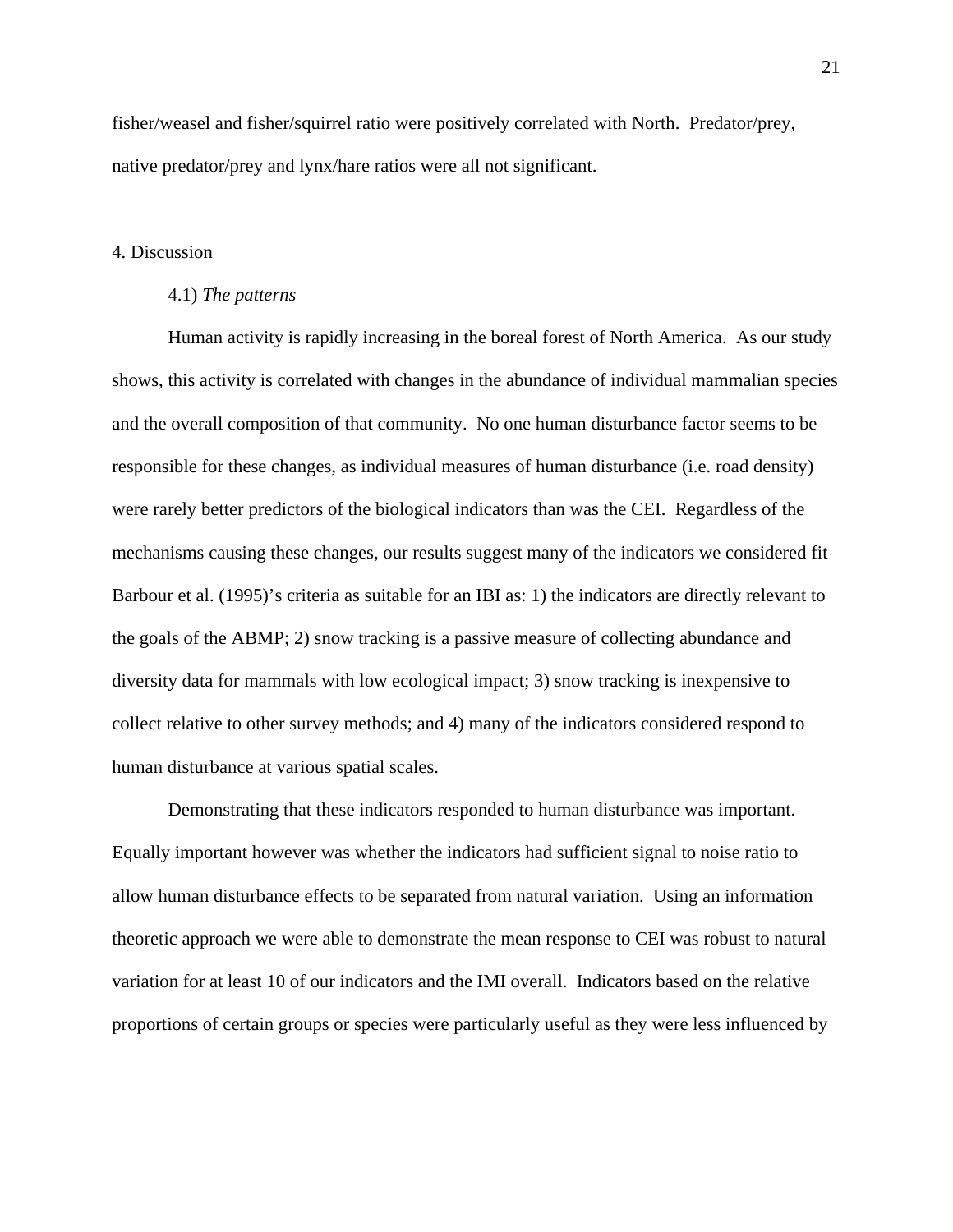survey variance (i.e. DSS and year) than were individual species. These types of indicators tended to require fewer number of model parameters to explain similar levels of variance.

An uncertainty in our indicators is how they respond to latitude. North was often just as important as the CEI in explaining the patterns in abundance we observed. The confounded nature of cumulative effects and latitude is not unique to Alberta's boreal forest. Over most of the boreal forest of North America, gradients in human disturbance are typically strongest in the south and increase as you move northward due to declining quality of agricultural soils, distance to market for wood products, and accessibility of petroleum resources (Hobson et al. 2002). *A priori* we did not expect there would be such a strong spatial pattern in mammal abundance with latitude because we tried to sample townships along the CEI in different spatial locations. We could not do this for agriculture nor for the relatively pristine townships because these were spatially clustered. While our approach to dealing with collinearity between latitude and CEI was robust, it does give precedence to finding significant effects of the CEI over latitude (Villard et al. 1999). That the corrected latitude term remained an important predictor for most of our indicators suggests the spatial pattern is extremely robust. What is unclear is whether this spatial pattern has always been present in the boreal forest (i.e. lynx were never common in the south) or whether this represents a slow deterioration of the southern fringe of the boreal forest caused by human activity directly. Alternatively, human-mediated expansion of deer and coyotes may be playing a role in shifting the distribution of native species such as lynx and fisher northward through direct or indirect competition.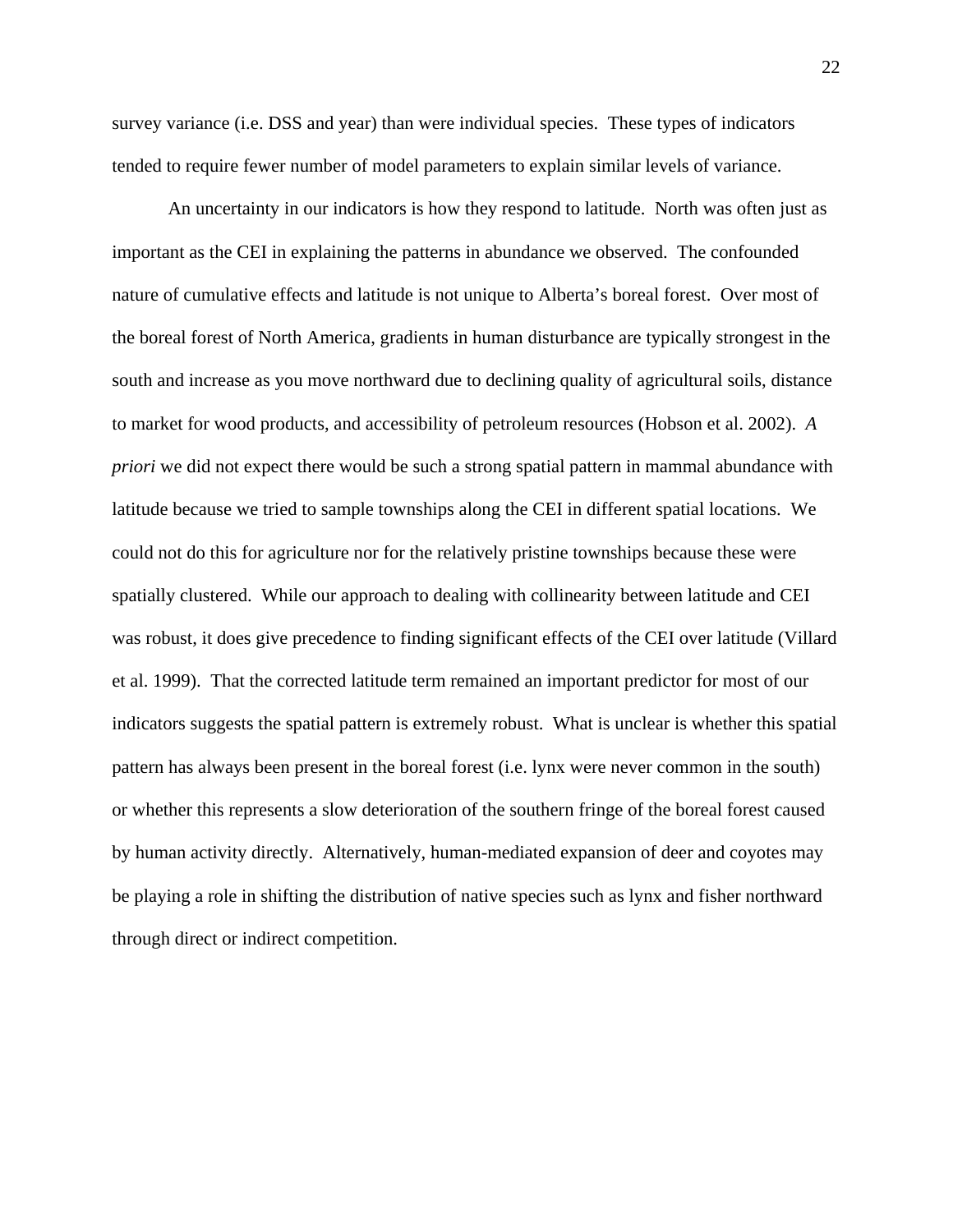## 4.2) *What could an IMI be used for?*

Once constructed, traditional IBI are used by managers to monitor the ecological condition of individual units (Wallace et al. 1996). Despite the fact that the mean response of our indicators to the CEI was significant, their predictive capability at the level of the individual township was poor. The 95% prediction intervals for highly disturbed vs. low impact townships overlapped in all cases. The same issue exists for the IMI. Does the fact that our predictive ability at the township level is low mean that boreal forest mammals do not make good biological indicators? The answer depends on the intended use of the indicator. For a manager wanting to assess whether the condition of a particular township has deviated from expected, our indicators may be of limited utility because the predicted value of a single pristine township can by chance be similar to that of a highly degraded township. With more data the degree of uncertainty in our indicators will decline but whether the level of precision will be sufficient for explicitly defining the ecological condition of individual townships is uncertain.

In contrast, if the indicator is intended as a reporting tool to assess the overall ecological integrity of a specific area then our indicators seem to be robust. Regional level assessments using these types of indicators could be done in several ways. One approach would be to calculate the average value and variance for the IMI or other indicator for *x* number of townships in a specific area and compare that to other regions or other time periods to assess ecosystem condition or management effectiveness. Based on our landscape level analyses however, pooling data from multiple townships to generate a regional score could be more effective as fewer variables are required to explain the same amount of variation with many of the details (i.e. DSS, habitat type) having less of an effect.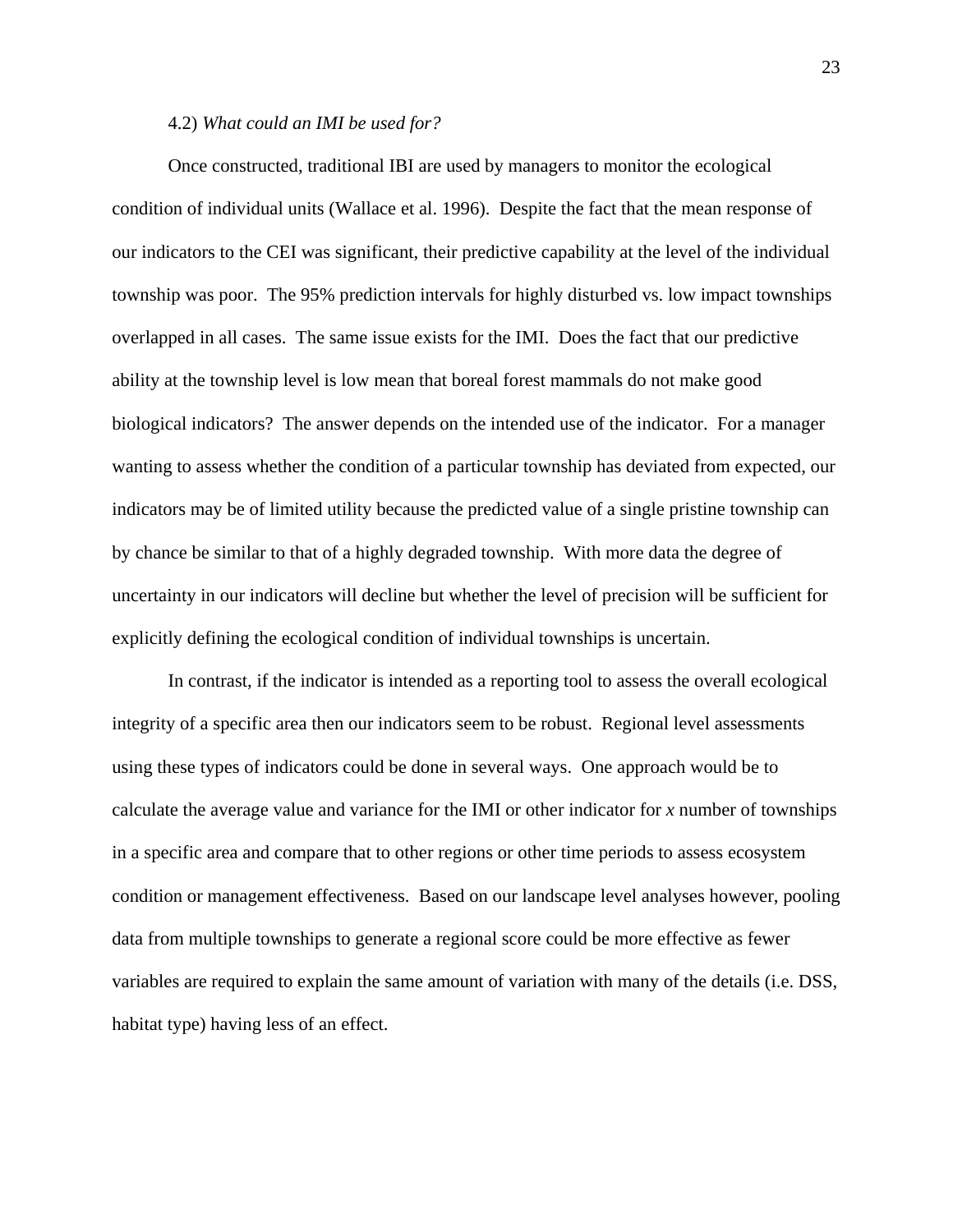#### 4.3) *Issues in implementing* the *IMI as an operational tool*

The indicators with the best predictive power were those based on what we considered non-native species. The coyote originally was a predator of the Great Plains ecosystem until about 1800 when they began to expand their range. Now they occur across most of North America but are highly variable in abundance (Gompper 2002). A similar pattern has been observed for white-tailed deer expansion. Use of deer, and to a lesser extent coyotes, as an index of negative impacts on the boreal forest ecosystem may be met with some resistance. Deer are important to people for both food and aesthetic value. Thus, increasing and expanding deer populations may to some be a desirable condition for the boreal forest. In many areas of the world, healthy deer populations are used as positive indicators of ecological condition (Hanley 1996). We do not dismiss the value of deer and coyotes to society nor their ecologically important role in their native prairie and aspen parkland ecosystems. However, our data suggests that human disturbance is allowing these animals to expand their range in the boreal forest. Whether this expansion is having negative effects on native boreal species is unclear. However, the potential for altered predator-prey dynamics, new competitive interactions, and changes in of herbivory patterns means the possibility of negative impacts from deer and coyotes should be considered, particularly given the difficulty of reversing the dominance of these animals in a system once they become established (Gompper 2002).

The potential reluctance of society to accept deer and coyotes as indicators of negative ecological effects reflects a criticism of the dose-response and IMI concept. Finding a reference condition that suits all interested parties can be problematic. Should the reference condition be the most pristine places in the current landscape as we have done, the landscape prior to any industrial development, the landscape prior to European settlement, or the landscape prior to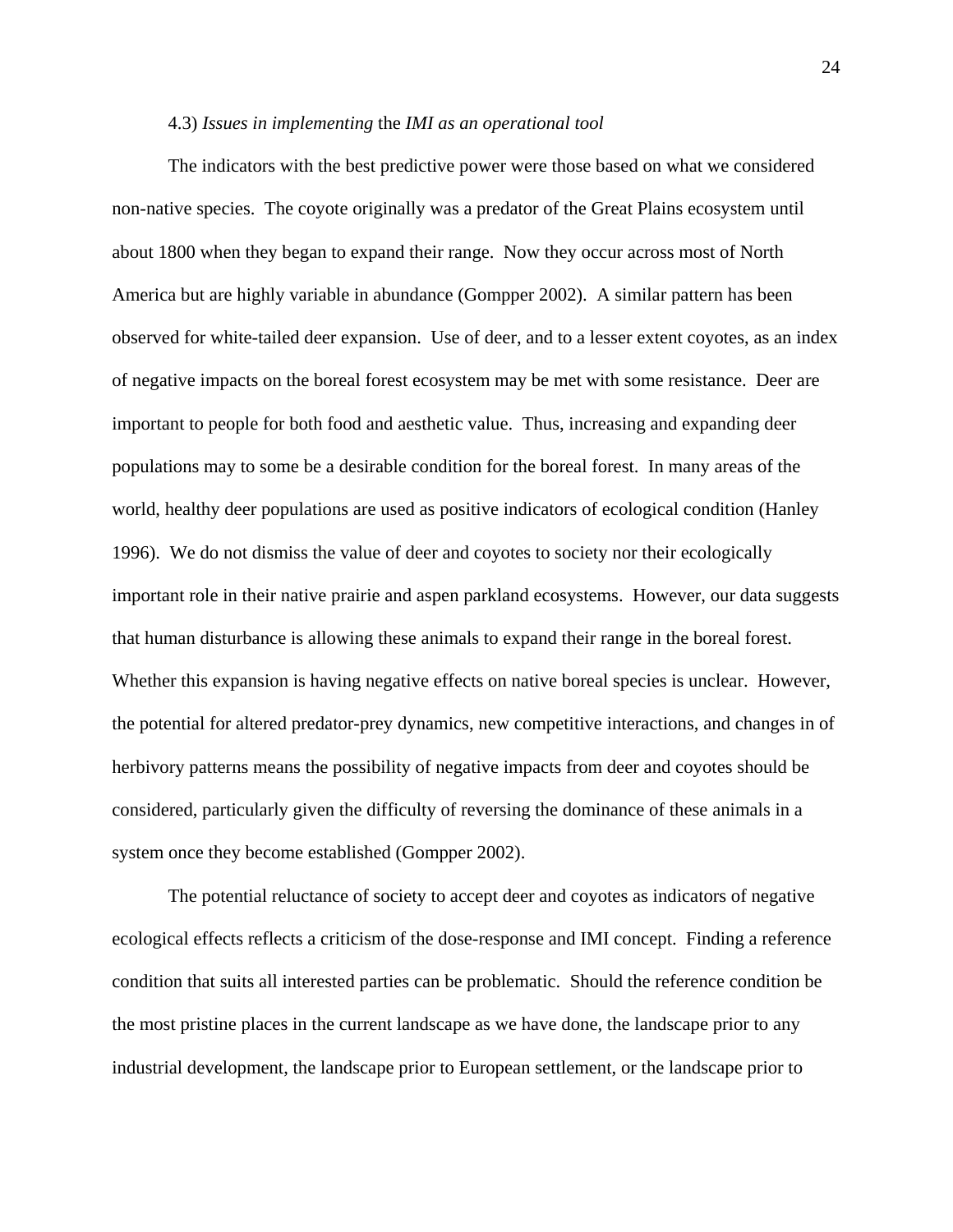humans existing in the boreal forest? Each of these reference conditions has its pros & cons. Many government agencies (i.e. Parks Canada) have maintaining the landscape within the natural range of variation prior to European settlement as their stated target. While laudable, each step back in time makes the level of uncertainty and possibility of obtaining defensible data on the "natural range of variation" more difficult. In the boreal forest, the number of reference "landscapes" with no to low human impact are rapidly disappearing but can still be found suggesting that the current landscape may provide a suitable reference condition. Regardless of whether we use historical or current landscapes, what is needed is a decision on the type of baseline condition that is desired. Without a clearly defined target condition to use as a reference, society will suffer from what Pitcher (2001) calls ''Pauly's ratchet''. This is the psychological tendency for people to relate changes in an ecosystem to what things were like at the time they started their jobs, their youth, or some other specific time period. While not wrong, such perceptions become a moving target that results in slow environmental changes becoming widely accepted as the normal condition for that system (i.e. coyotes in the boreal forest).

 The IBI / dose-response approach has also been criticized because sites are selected based on whether or not the observer perceives them to be degraded or pristine and then seeks indicators to justify this designation (Lopez and Fennessy 2002). While such a criticism is valid on its face, repeated rigorous documentation of biological responses to similar gradients of human disturbance will increase our confidence in the generality of the patterns and the potential utility of these indicators. If the models we created can be used to predict the average condition in other areas of the boreal forest then we can be confident that these indicators have merit as management tools. Of particular interest, is whether similar patterns would occur if our gradient of human impact spanned zones of longitude rather than latitude. At the same time, 13 of our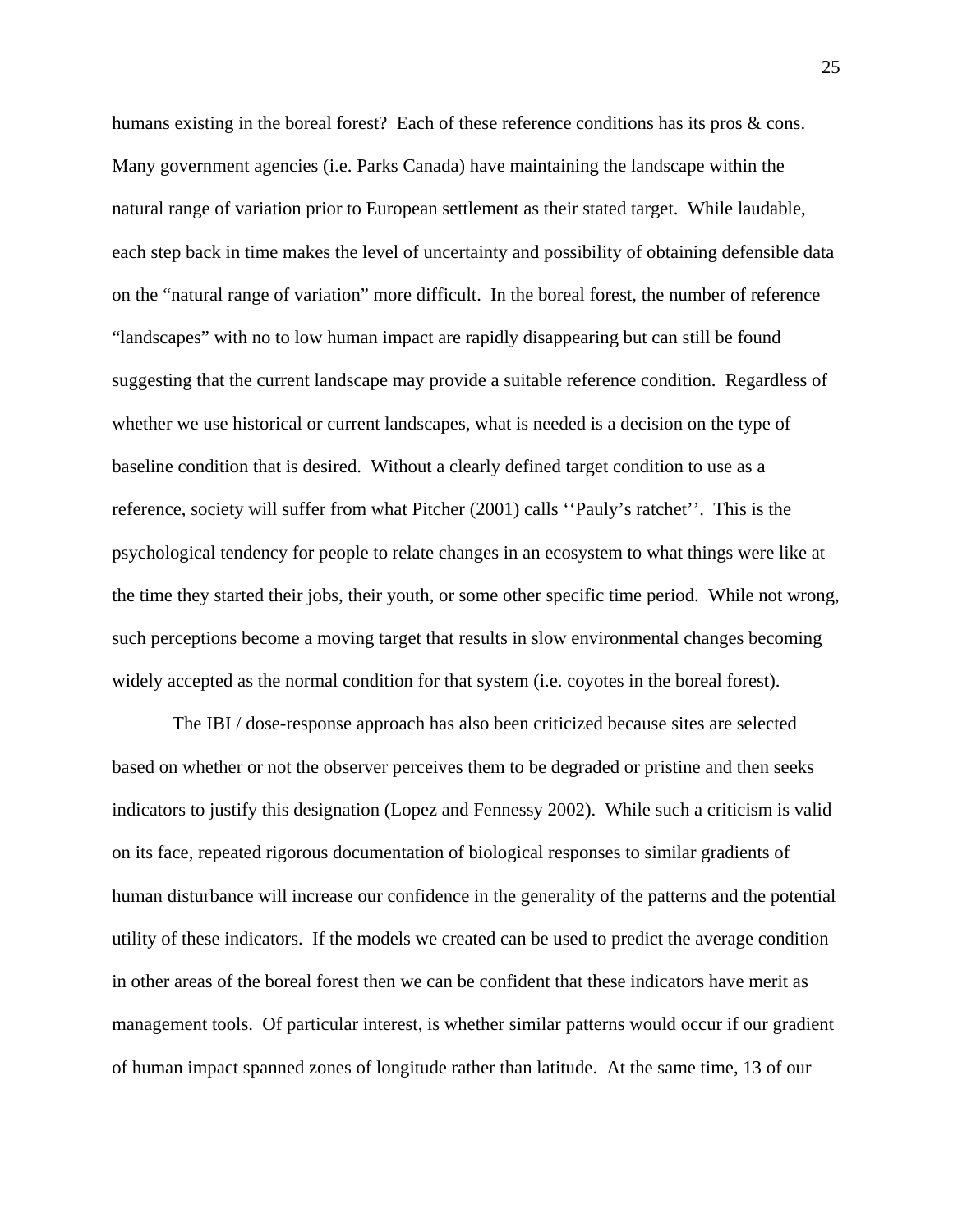indicators did not respond to the CEI. Are these indicators any less important for assessing ecological integrity? Certainly, these species are crucial to ecosystem functioning and integrity and play important ecological roles. That they have not changed with increasing cumulative effects could be caused by a variety of factors including survey error, inappropriate scale, and the strong possibility that they are resilient to cumulative impacts. Some would argue that these indicators should also go into any index intended to track how boreal forest biodiversity responds to human impacts. This was not our goal however. Our goal was to provide a measure of ecological integrity that was highly sensitive to cumulative effects.

Although the dose-response concept provides the scientific framework for establishing how biological indicators respond to increasing human disturbance, science cannot provide "the" acceptable threshold of human activity for CEA using this or any other approach. Thresholds must be set by society and will depend on the tradeoff between economic growth and the level of ecological risk we are willing to accept. Future work should examine how dose-response curves and IBI can be linked with economic indicators. By doing so, science will provide society a better set of tools for making informed decisions about the type of environment they desire and the costs & benefits of these decisions.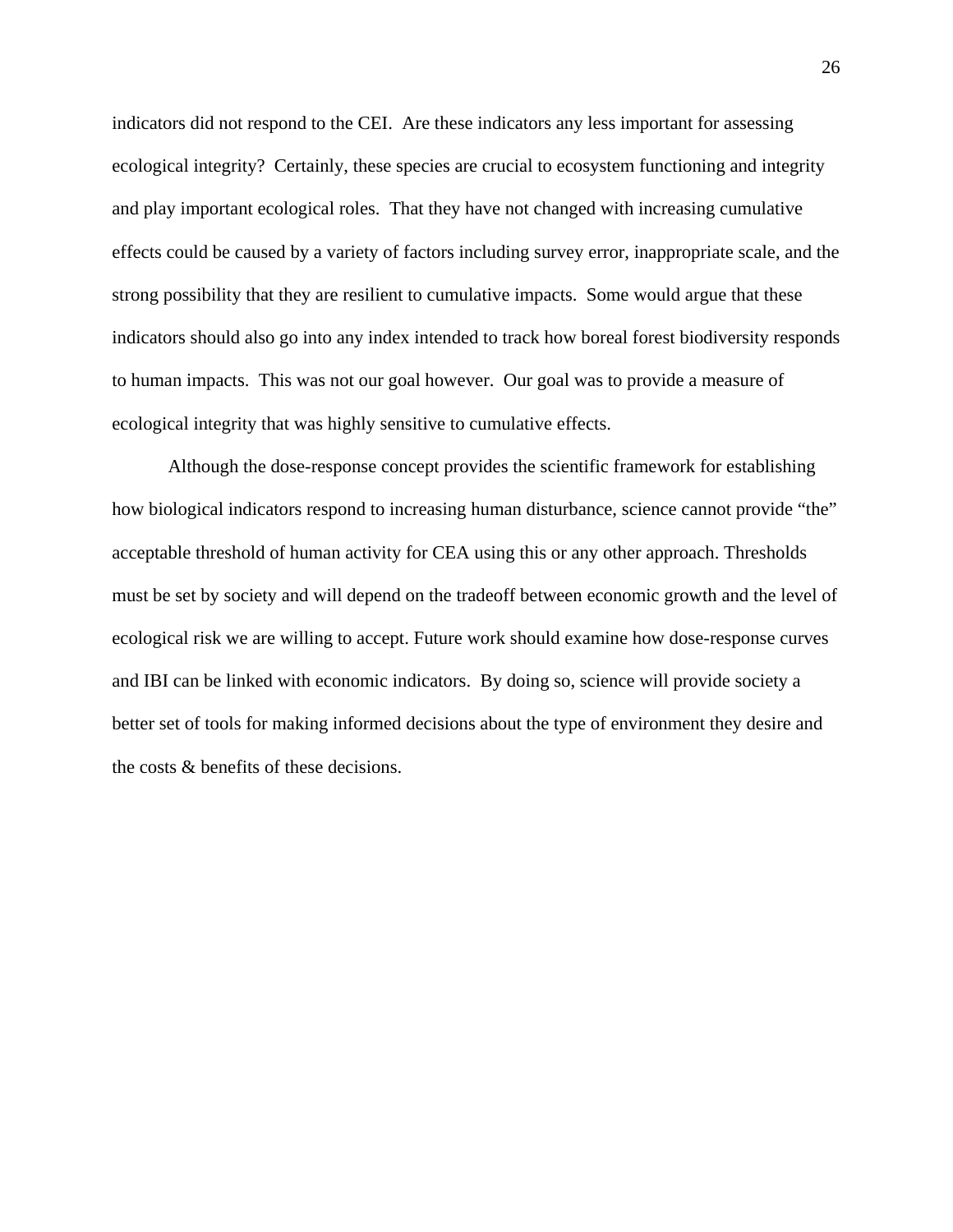**5.) Acknowledgements:** We would like to thank the army of people who collected the data for this project under extremely "cold" circumstances. In particular, we thank Cris Gray and Joe Litke who were instrumental in keeping things running. The study was funded by grants from the Sustainable Forest Management Network, Alberta Conservation Association, Alberta Pacific Forest Products, Alberta Sustainable Resource Development, NSERC, Alberta Chamber of Resources, Shell Canada, Conoco-Phillips, Syncrude, SunCor Energy, True North, Encana, and Petro-Canada.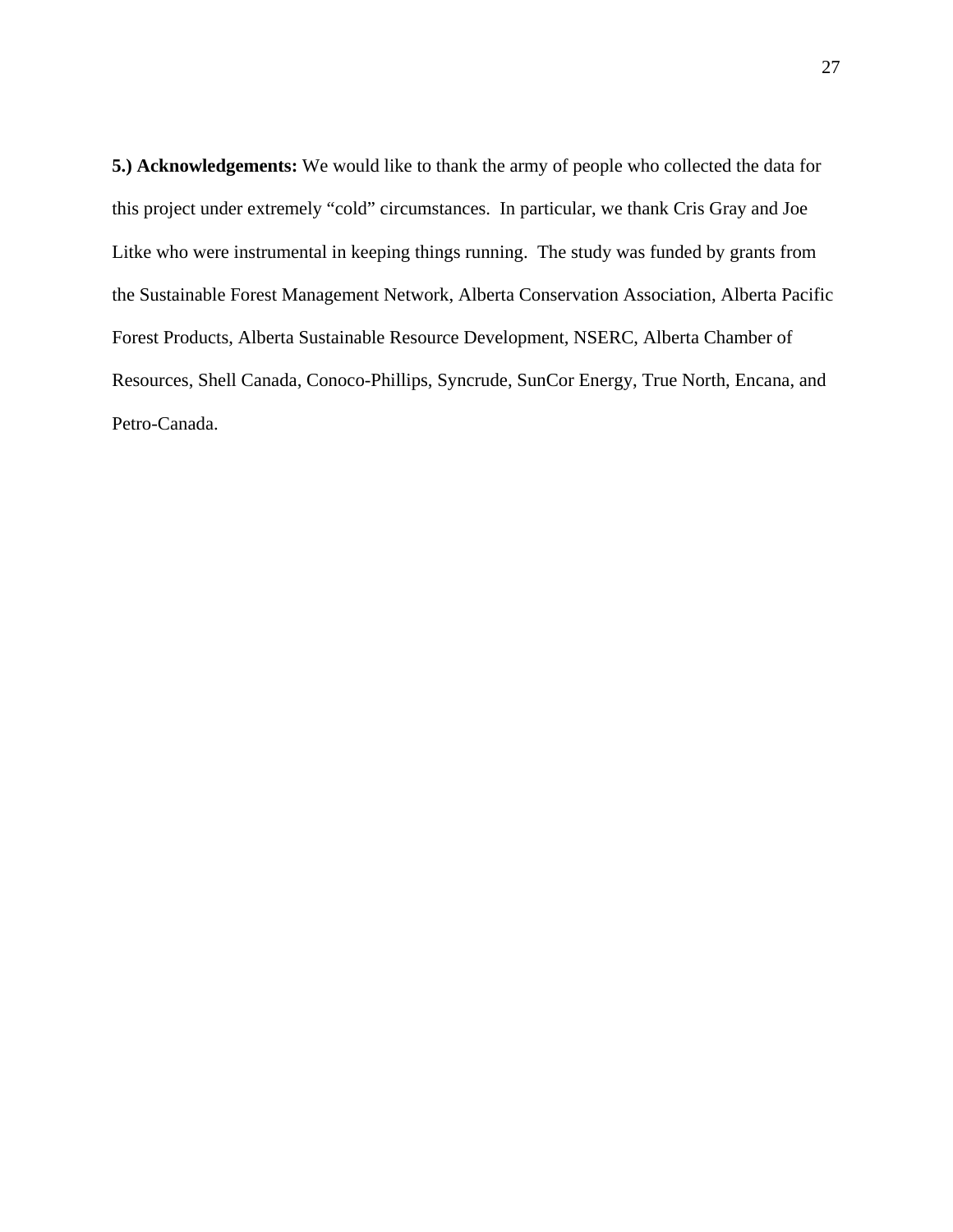| Human Disturbance Variable    | Road<br>Density | Linear<br>Feature<br>Density | Well<br>Density | Area<br>Harvested | Area of<br>Agriculture | <b>CEI</b> |
|-------------------------------|-----------------|------------------------------|-----------------|-------------------|------------------------|------------|
| <b>Road Density</b>           |                 | 0.46                         | 0.61            | 0.12              | 0.70                   | 0.85       |
| <b>Linear Feature Density</b> | $\bullet$       | $\mathbf{1}$                 | 0.56            | 0.26              | 0.21                   | 0.72       |
| <b>Well Density</b>           | $\bullet$       | $\ddot{\phantom{0}}$         | $\mathbf{I}$    | 0.12              | 0.44                   | 0.78       |
| Area Harvested                | $\bullet$       | $\bullet$                    | $\bullet$       | $\bf{l}$          | $-0.24$                | 0.38       |
| Area of Agriculture           | $\bullet$       | $\bullet$                    | $\bullet$       | $\bullet$         | -1                     | 0.63       |
| <b>CEI</b>                    | $\bullet$       | $\bullet$                    | $\bullet$       | $\bullet$         | $\bullet$              | 1          |

Table 1 - Spearman rank correlations between five measures of human disturbance and the overall cumulative effects index (CEI).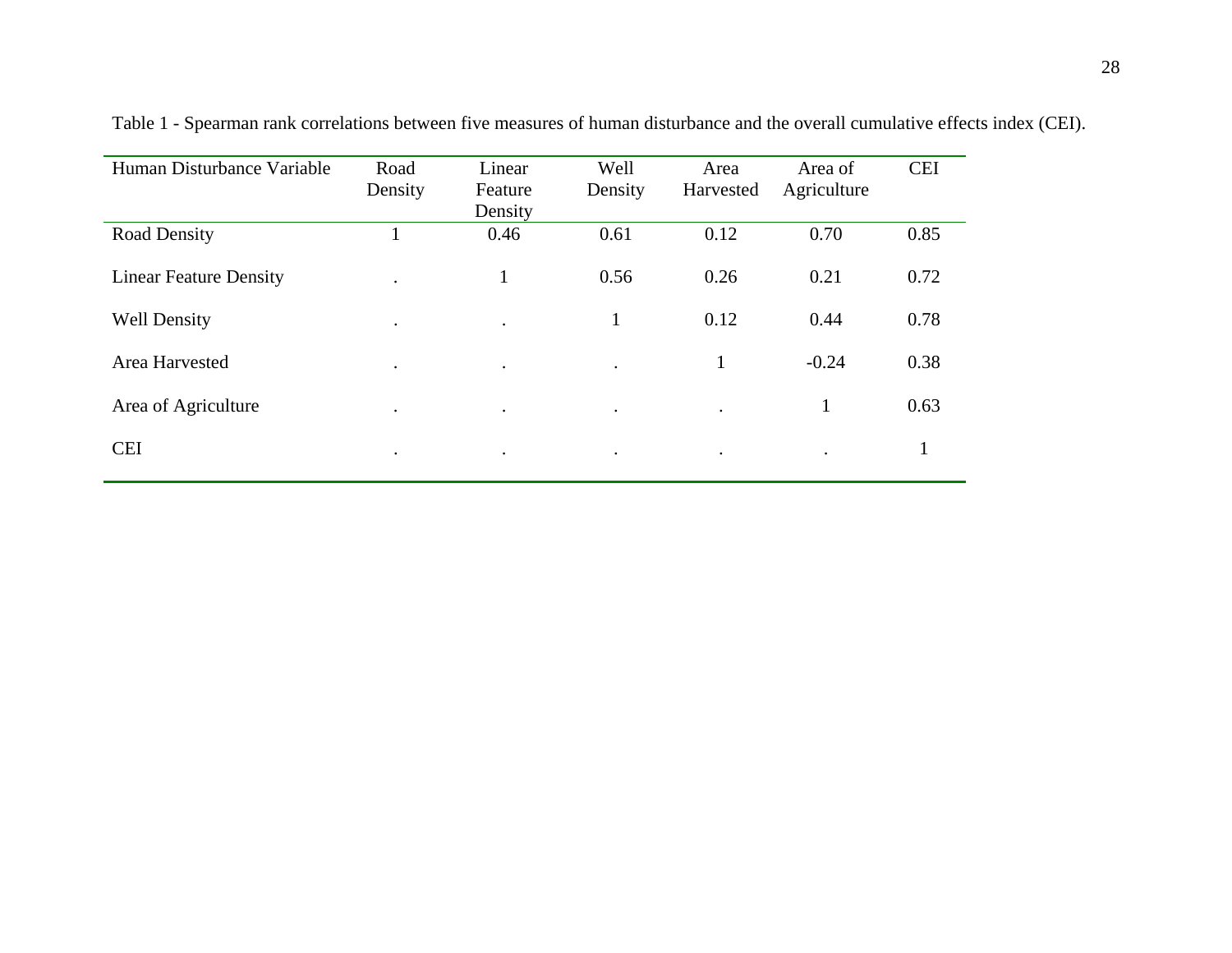Table 2 - Model averaged coefficients and 95% confidence intervals for individual species/ CEI relationship. The overall fit of the model with the lowest AICc score is reported as  $r^2$ . Parameters from the model with best fit that were statistically significant at  $P <$ 0.05 are reported. Parameters are listed from highest to lowest explanatory power based on standardized beta coefficients. Predicted values based on least-squares means for landscapes with low vs. high CEI scores are given with 95% prediction intervals shown in brackets. The difference in AIC *<sup>c</sup>* scores for the best fitting model based on CEI vs. the other measures of human impact are also listed. The number of townships in which a species was detected is also listed as Occ.

| Indicator     | <b>CEI</b>                  | $R^2$ | Significant parameters           | Predicted                 | Predicted                | <b>Better</b> | $\triangle AIC$ | Occ. |
|---------------|-----------------------------|-------|----------------------------------|---------------------------|--------------------------|---------------|-----------------|------|
|               | Coefficient                 |       |                                  | Value for                 | Value for                | Fit           |                 |      |
|               |                             |       |                                  | Low CEI                   | High CEI                 |               |                 |      |
| Coyote        | 0.47                        | 0.40  | Year +CEI +Hare -North           | 1.5                       | 3.3                      | Wells         | 14.2            | 83%  |
|               | $(0.27 \text{ to } 0.67)$   |       | $+$ Deer $+$ Hab $4$ +DSS        | $(-0.7 \text{ to } 3.7)$  | $(1.1 \text{ to } 5.4)$  |               |                 |      |
| Deer          | 3.62                        | 0.52  | $CEI - North + CEI*Year$         | 4.7                       | 19.1                     | Harvest       | 3.4             | 87%  |
|               | $(1.98 \text{ to } 5.27)$   |       | $+Hab2 +Hab1 + Year$             | $(-5.4 \text{ to } 14.7)$ | $(4.9 \text{ to } 28.8)$ |               |                 |      |
| Hare          | $-0.30$                     |       | 0.34 Year                        |                           |                          | Wells         | 1.1             | 100% |
|               | $(-1.91 \text{ to } 0.31)$  |       |                                  |                           |                          |               |                 |      |
| Lynx          | $-0.34$                     | 0.57  | $Hare +DSS + North -CEI$         | 1.8                       | $0.8\,$                  |               | $\overline{0}$  | 71%  |
|               | $(-0.55 \text{ to } -0.14)$ |       | $+Year$ -Hab5                    | $(0.4 \text{ to } 3.2)$   | $(-0.6 \text{ to } 2.2)$ |               |                 |      |
| Fisher/Marten | $-0.26$                     | 0.20  | $-CEI + Squirrel + North + Hab4$ | 1.8                       | 0.8                      |               | $\overline{0}$  | 74%  |
|               | $(-0.40 \text{ to } -0.12)$ |       | $+Year$                          | $(0.08 \text{ to } 3.5)$  | $(-0.9 \text{ to } 2.4)$ |               |                 |      |
| Moose         | 0.23                        |       | $0.12$ Hab4                      | 2.5                       | 3.4                      | Harvest       | 0.55            | 85%  |
|               | $(-0.06 \text{ to } 0.53)$  |       |                                  | $(-1.2 \text{ to } 6.1)$  | $(-0.2 \text{ to } 7.0)$ |               |                 |      |
| Mouse         | $-0.03$                     | 0.22  | $Year + CEI*Year + CEI +$        | NC                        | NC                       | Other         | 0.92            | 88%  |
|               | $(-0.25 \text{ to } 0.18)$  |       | Hab1+ DSS +Hab2 -Hab3            |                           |                          |               |                 |      |
|               |                             |       |                                  |                           |                          |               |                 |      |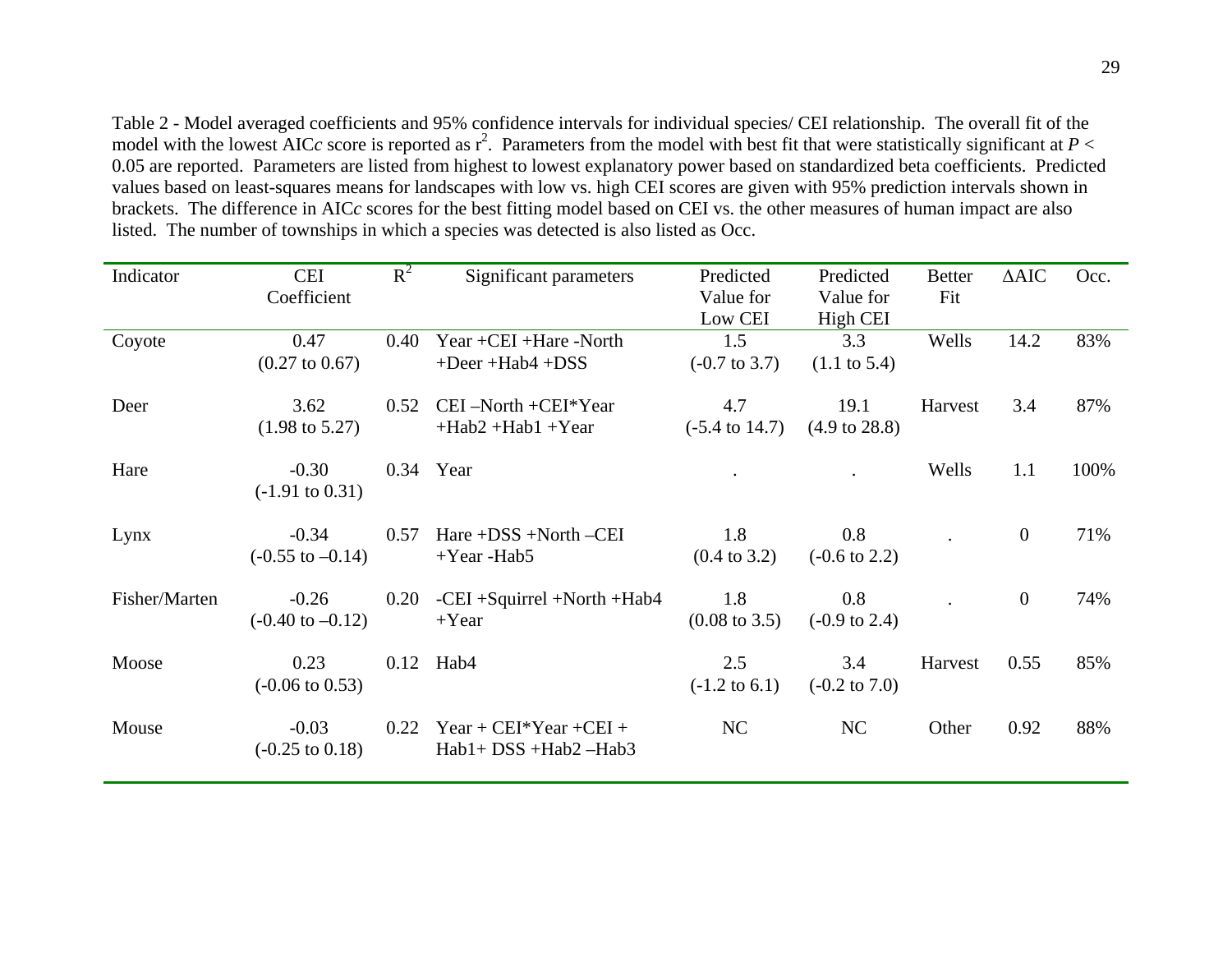| Squirrel          | 0.77<br>$(-0.11 \text{ to } 1.67)$ |      | $0.18$ CEI*Year +Year +CEI +DSS<br>$+North$ -Hab3 +Hab2 +Hab1<br>$-Hab4$ | NC                              | NC                              | Other | 1.59     | 95% |
|-------------------|------------------------------------|------|--------------------------------------------------------------------------|---------------------------------|---------------------------------|-------|----------|-----|
| Weasel            | 0.06<br>$(-0.35 \text{ to } 0.47)$ | 0.21 | Year +Mouse + $DSS$ -Hab3                                                | 2.1<br>$(-1.2 \text{ to } 5.5)$ | 1.9<br>$(-1.4 \text{ to } 5.2)$ |       | $\theta$ | 84% |
| Wolf <sup>A</sup> | 0.20<br>$(-0.20 \text{ to } 0.65)$ | 0.14 | $Hab5 + Deer + North$                                                    | NT                              | <b>NT</b>                       |       | $\theta$ | 42% |

 $A$  – Insufficient number of detections to use OLS regression. Data were treated as presence/absence and analyzed using logistic regression.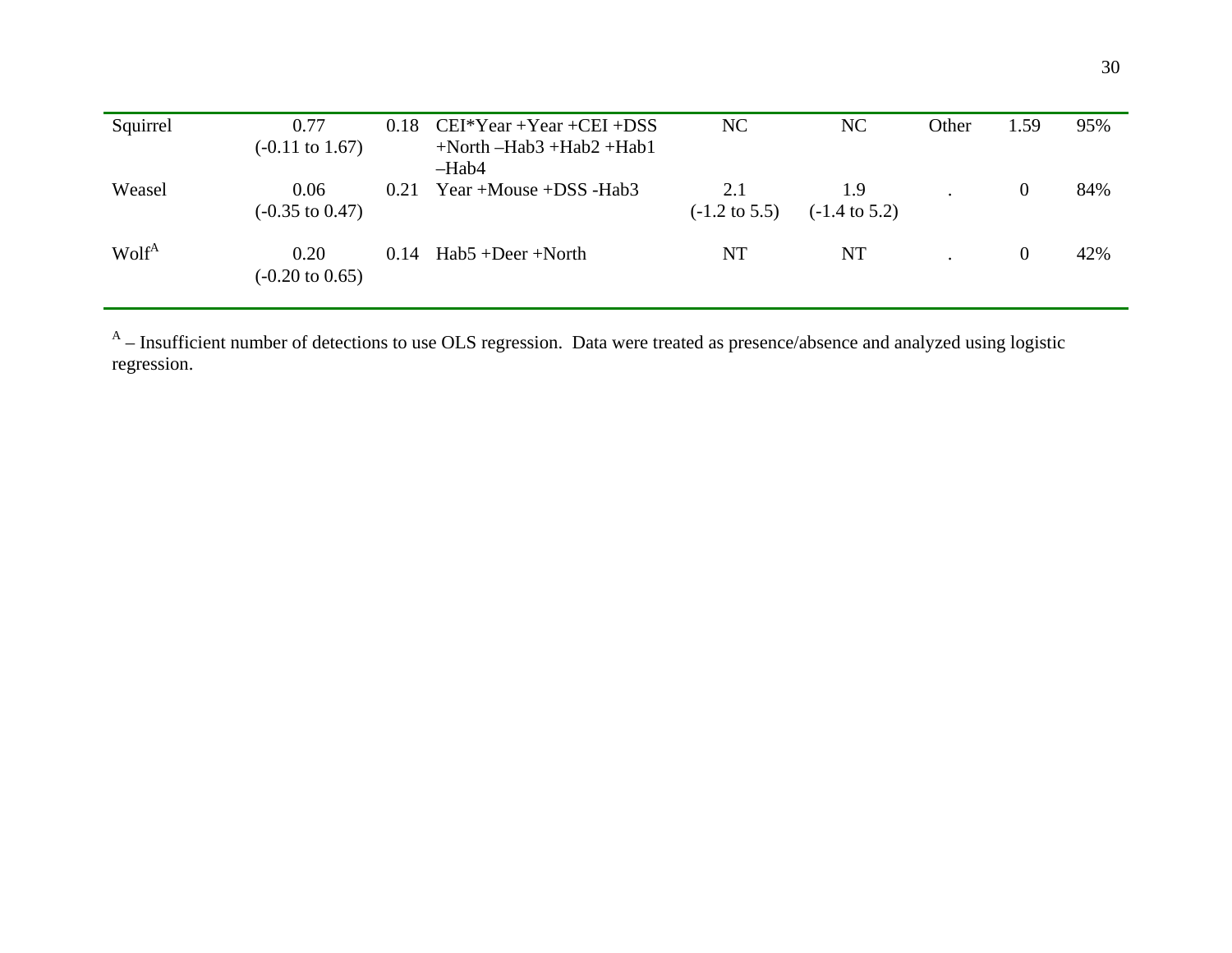Table 3 – Model set considered for each indicator.

|                | Model # Variables in model                                      |
|----------------|-----------------------------------------------------------------|
| 1              | $CEI + Habitat (Hab1 + Hab2 + Hab3 + Hab3 + Hab4 + Hab5) + DSS$ |
| 2              | $CEI + Year$                                                    |
| 3              | $CEI + Northing$                                                |
| $\overline{4}$ | $CEI + Year + North$                                            |
| 5              | $CEI + Year + Habitat$                                          |
| 6              | $CEI + Prey$ (For Carnivore Models Only)                        |
| 7              | $CEI + Habitat + North$                                         |
| 8              | $CEI + Habitat + Year + North$                                  |
| 9              | $CEI + Habitat + Year + North + Prey$                           |
| 10             | $CEI + Only$                                                    |
| 11             | Model $9 + North * CEI$                                         |
| 12             | Model $9 + Year * CEI$                                          |
| 13             | Model 9 (Replace CEI with Road Density)                         |
| 14             | Model 9 (Replace CEI with Other Linear Feature Density)         |
| 15             | Model 9 (Replace CEI with Other Well Density)                   |
| 16             | Model 9 (Replace CEI with Area Harvested)                       |
| 17             | Model 9 (Replace CEI with Area Converted to Agriculture)        |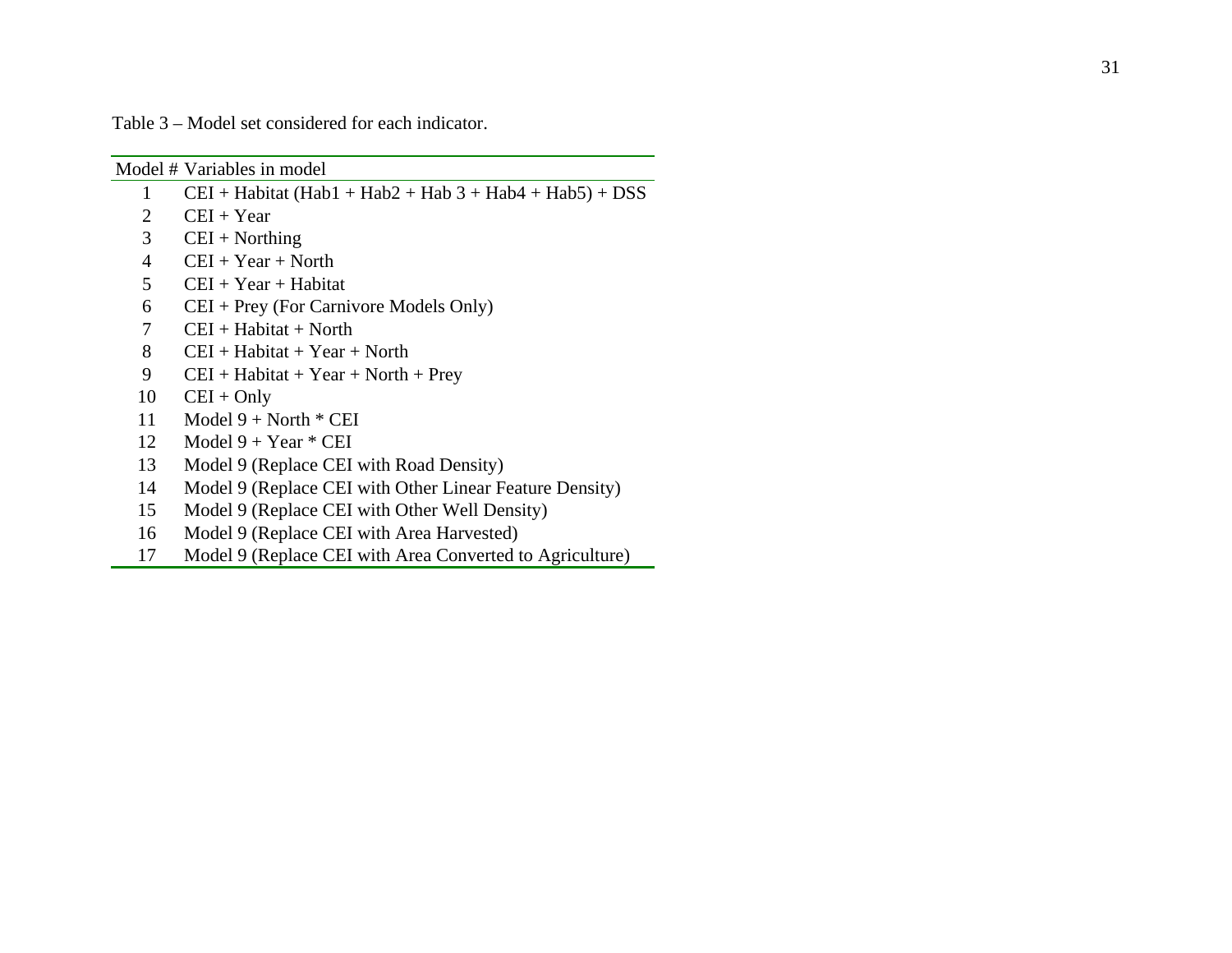Table 4 - Model averaged coefficients and 95% confidence intervals for diversity/ CEI relationship. The overall fit of the model with the lowest AICc score is reported as  $r^2$ . Parameters from the model with best fit that were statistically significant at  $P < 0.05$  are reported. Parameters are listed from highest to lowest explanatory power based on standardized beta coefficients. Predicted values based on least-squares means for landscapes with low vs. high CEI scores are given with 95% prediction intervals shown in brackets. The difference in AIC *<sup>c</sup>* scores for the best fitting model based on CEI vs. the other measures of human impact are also listed.

| Indicator                | Coeff                                     | $R^2$ | Significant               | Predicted Value in                | Predicted Value in                 | <b>Better Fit</b> | $\triangle AIC$ |
|--------------------------|-------------------------------------------|-------|---------------------------|-----------------------------------|------------------------------------|-------------------|-----------------|
|                          |                                           |       | <i>parameters</i>         | Pristine                          | Degraded                           |                   |                 |
| Richness                 | 3.71                                      | 0.18  | $CEI + Year + Hab5$       | 29.6                              | 45.3                               | Wells             | 1.98            |
|                          | $(1.27 \text{ to } 6.16)$                 |       |                           | $(1.0 \text{ to } 58.2)$          | $(17 \text{ to } 73.6)$            |                   |                 |
| % Spp.<br><b>Natives</b> | $-0.027$<br>$(-0.044 \text{ to } -0.01)$  | 0.25  | Year +North –Hab4<br>-CEI | 0.87<br>$(0.71 \text{ to } 1.03)$ | 0.74<br>$(0.58 \text{ to } 0.90)$  |                   | $\overline{0}$  |
| % Spp.<br>Predators      | $-0.058$<br>$(-0.134 \text{ to } 0.0180)$ | 0.05  | $Year + North$            | 1.31<br>$(0.51 \text{ to } 2.12)$ | 1.10<br>$(0.31 \text{ to } 1.90)$  | Agriculture       | 1.44            |
|                          |                                           |       |                           |                                   |                                    |                   |                 |
| % Spp. of<br>Concern     | $-0.038$<br>$(-0.069 \text{ to } -0.009)$ | 0.12  | North $+Year$ –CEI        | 0.48<br>$(0.13 \text{ to } 0.82)$ | 0.32<br>$(-0.02 \text{ to } 0.66)$ | Agriculture       | 1.29            |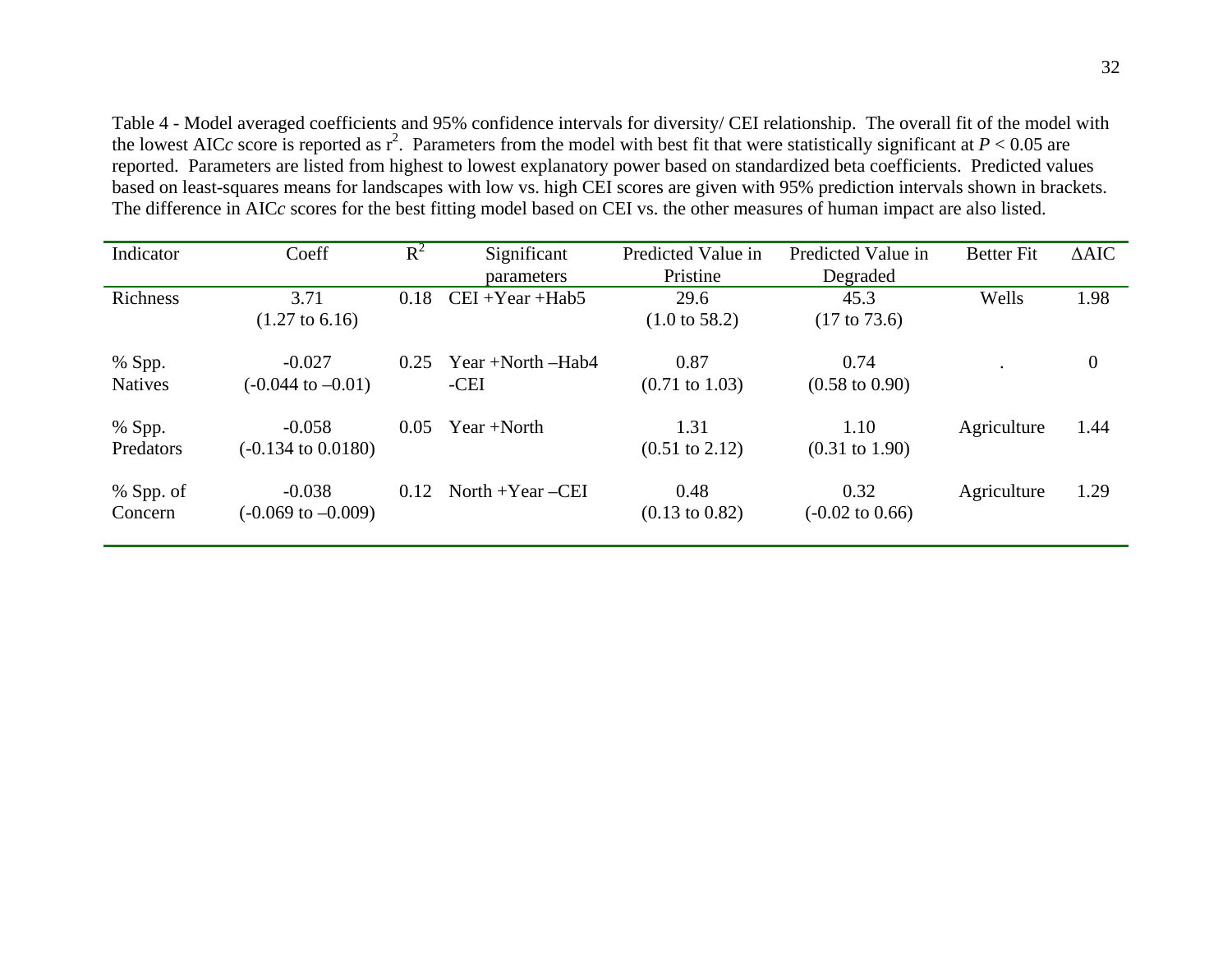Table 5 - Model averaged coefficients and 95% confidence intervals for composition of mammalian community/ CEI relationship. The overall fit of the model with the lowest AIC $c$  score is reported as  $r^2$ . Parameters from the model with best fit that were statistically significant at *P* < 0.05 are reported. Parameters are listed from highest to lowest explanatory power based on standardized beta coefficients. Predicted values based on least-squares means for landscapes with low vs. high CEI scores are given with 95% prediction intervals shown in brackets. The difference in AIC *<sup>c</sup>* scores for the best fitting model based on CEI vs. other measures of human impact are also listed.

| Indicator                           | <b>CEI</b>                                | $R^2$ | Significant parameters              | <b>Predicted Value</b>                | Predicted Value for                   | <b>Better</b> | $\triangle AIC$ |
|-------------------------------------|-------------------------------------------|-------|-------------------------------------|---------------------------------------|---------------------------------------|---------------|-----------------|
|                                     | Coefficient                               |       |                                     | for Low CEI                           | High CEI                              | Fit           |                 |
| # Individuals                       | 1.28                                      | 0.44  | Year + $DSS$ + $Hab2$               | 35.2                                  | 39.6                                  |               | $\overline{0}$  |
|                                     | $(-0.29 \text{ to } 2.87)$                |       | $+Hab5$                             | $(19.0 \text{ to } 51.4)$             | $(23.5 \text{ to } 55.6)$             |               |                 |
| % Individuals native                | $-1.15$                                   | 0.43  | $-CEI + North + DSS$                | 6.2                                   | 1.6                                   |               | $\overline{0}$  |
|                                     | $(-1.41 \text{ to } -0.88)$               |       |                                     | $(3.1 \text{ to } 9.3)$               | $(-1.5 \text{ to } 4.7)$              |               |                 |
| % Individuals<br>predators          | $-0.002$<br>$(-0.007 \text{ to } 0.002)$  | 0.16  | Year $+CEI*North$<br>$+Hab4$        | 0.049<br>$(-0.010 \text{ to } 0.108)$ | 0.041<br>$(-0.018 \text{ to } 0.099)$ | Roads         | 2.14            |
| % Individuals<br>species of concern | $-0.005$<br>$(-0.007 \text{ to } -0.003)$ | 0.28  | $CEI^*North + Year -$<br><b>CEI</b> | 0.024<br>$(-0.001 \text{ to } 0.005)$ | 0.006<br>$(-0.018 \text{ to } 0.030)$ | Roads         | 1.43            |
| % Carnivores<br>coyotes             | 0.030<br>$(0.018 \text{ to } 0.042)$      | 0.26  | $CEI + Year + Hab4$<br>$+Hab5$      | 0.046<br>$(-0.073 \text{ to } 0.165)$ | 0.160<br>$(0.042 \text{ to } 0.277)$  |               | $\overline{0}$  |
| % Herbivores deer                   | 0.057<br>$(0.043 \text{ to } 0.072)$      | 0.41  | CEI - North - DSS                   | 0.012<br>$(-0.163 \text{ to } 0.186)$ | 0.242<br>$(0.068 \text{ to } 0.415)$  |               | $\overline{0}$  |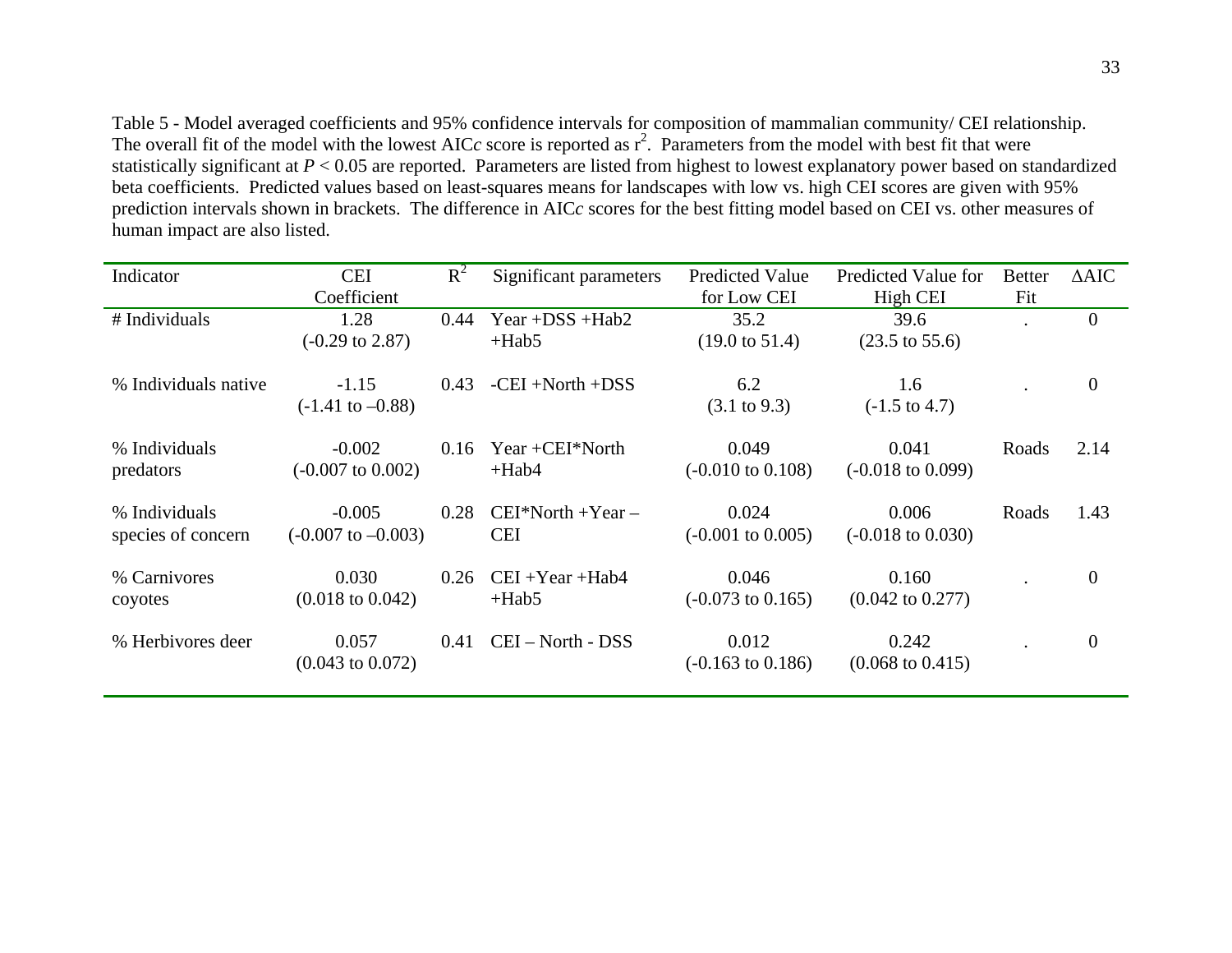Table 6 - Model averaged coefficients and 95% confidence intervals for specific ratios of predators & prey / CEI relationship. The overall fit of the model with the lowest AICc score is reported as  $r^2$ . Parameters from the model with best fit that were statistically significant at *P* < 0.05 are reported. Parameters are listed from highest to lowest explanatory power based on standardized beta coefficients. Predicted values based on least-squares means for landscapes with low vs. high CEI scores are given with 95% prediction intervals shown in brackets. The difference in AIC *<sup>c</sup>* scores for the best fitting model based on CEI vs. the other measures of human impact are listed.

|                        | <b>CEI</b>                    | $R^2$ | Significant      | <b>Predicted Value</b>       | <b>Predicted Value</b>       | <b>Better Fit</b> | $\triangle AIC$ |
|------------------------|-------------------------------|-------|------------------|------------------------------|------------------------------|-------------------|-----------------|
|                        | Coefficient                   |       | parameters       | for Low CEI                  | for High CEI                 |                   |                 |
| Lynx to coyote ratio   | $-0.102$                      | 0.34  | $CEI*Year -$     | 0.475                        | 0.046                        |                   | $\mathbf{0}$    |
|                        | $(-0.164 \text{ to } -0.04)$  |       | $CEI + Year$     | $(0.114 \text{ to } 0.836)$  | $(-0.298 \text{ to } 0.391)$ |                   |                 |
|                        |                               |       | $+North + DSS$   |                              |                              |                   |                 |
|                        |                               |       | $-Hab4$          |                              |                              |                   |                 |
| Moose to deer ratio    | $-0.020$                      | 0.23  | North-CEI        | 0.147                        | 0.057                        |                   | $\overline{0}$  |
|                        | $(-0.036 \text{ to } -0.005)$ |       | $+DSS + Hab4 -$  | $(0.022 \text{ to } 0.272)$  | $(-0.067 \text{ to } 0.181)$ |                   |                 |
|                        |                               |       | Hab <sub>5</sub> |                              |                              |                   |                 |
| Fisher/Marten to       | $-0.020$                      | 0.25  | Year $+Hab3$ –   | 0.240                        | 0.172                        | Agriculture       | 4.2             |
| weasel ratio           | $(-0.041 \text{ to } -0.001)$ |       | $Hab4 - Hab1 -$  | $(0.021 \text{ to } 0.460)$  | $(-0.046 \text{ to } 0.390)$ |                   |                 |
|                        |                               |       | DSS-CEI          |                              |                              |                   |                 |
| Predator to prey ratio | $-0.003$                      | 0.16  | $CEI*North +$    |                              |                              | Road              | 2.0             |
|                        | $(-0.008 \text{ to } 0.003)$  |       | $Year + Hab4$    |                              |                              |                   |                 |
| Native predator to     | 0.001                         | 0.19  | Year             | 0.03                         | 0.04                         | Harvest           | 1.8             |
| prey ratio             | $(-0.005 \text{ to } 0.007)$  |       |                  | $(-0.04 \text{ to } 0.11)$   | $(-0.04 \text{ to } 0.11)$   |                   |                 |
|                        |                               |       |                  |                              |                              |                   |                 |
| Lynx to Hare ratio     | $-0.002$                      | 0.21  | $CEI*Year +$     |                              |                              |                   | $\overline{0}$  |
|                        | $(-0.005 \text{ to } 0.001)$  |       | Hab3-Hab1        |                              |                              |                   |                 |
|                        |                               |       |                  |                              |                              |                   |                 |
| Fisher/Marten to       | $-0.013$                      | 0.11  | -Hab1-CEI        | 0.095                        | 0.050                        | Other             | 0.5             |
| Squirrel ratio         | $(-0.023 \text{ to } -0.004)$ |       | $-Hab4$          | $(-0.012 \text{ to } 0.202)$ | $(-0.056 \text{ to } 0.156)$ |                   |                 |
|                        |                               |       |                  |                              |                              |                   |                 |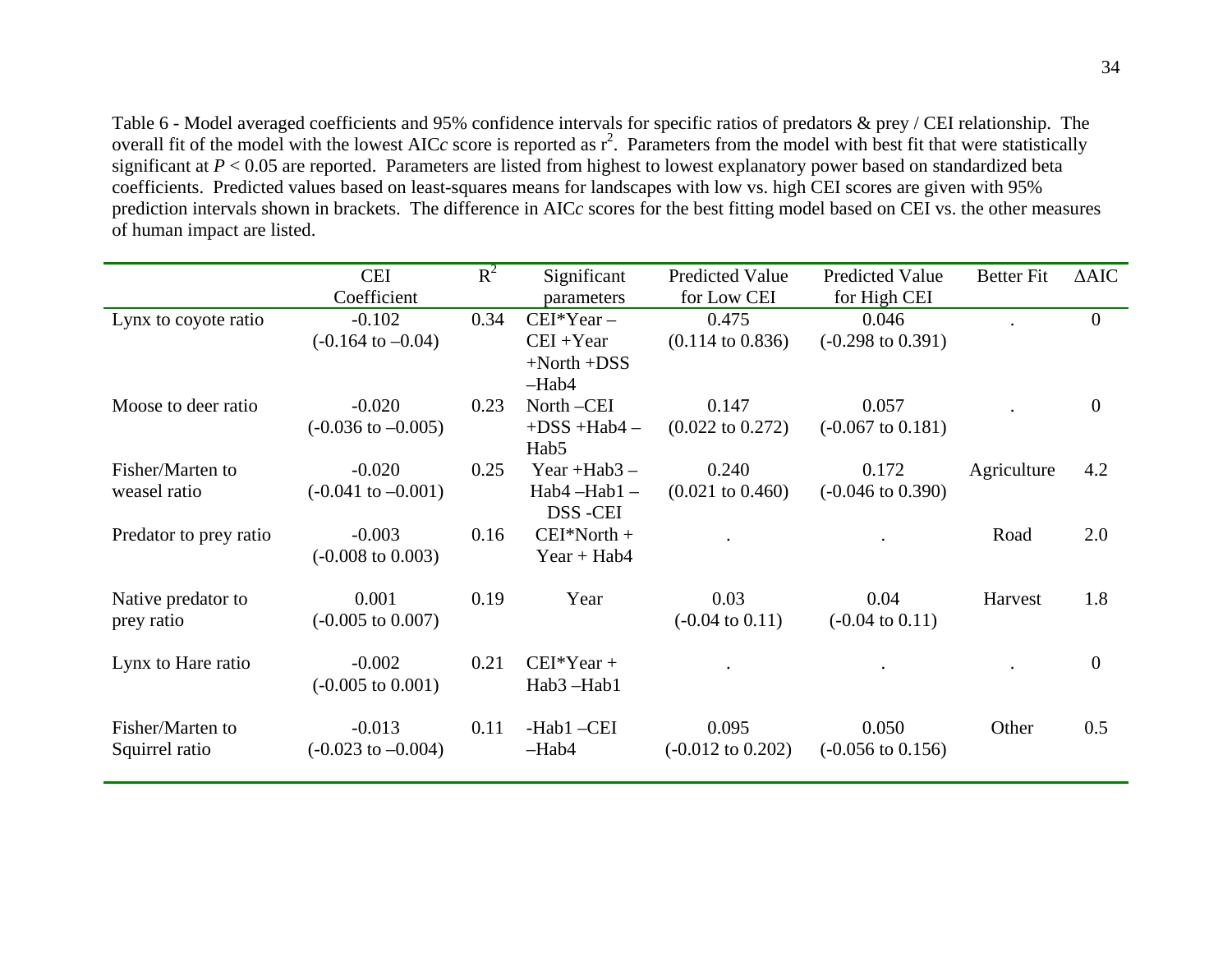Figure 1 – Location of study area within Canada and the Alberta Pacific Forest Management Area. Area shown in light gray is study area consisting of 1452 townships.

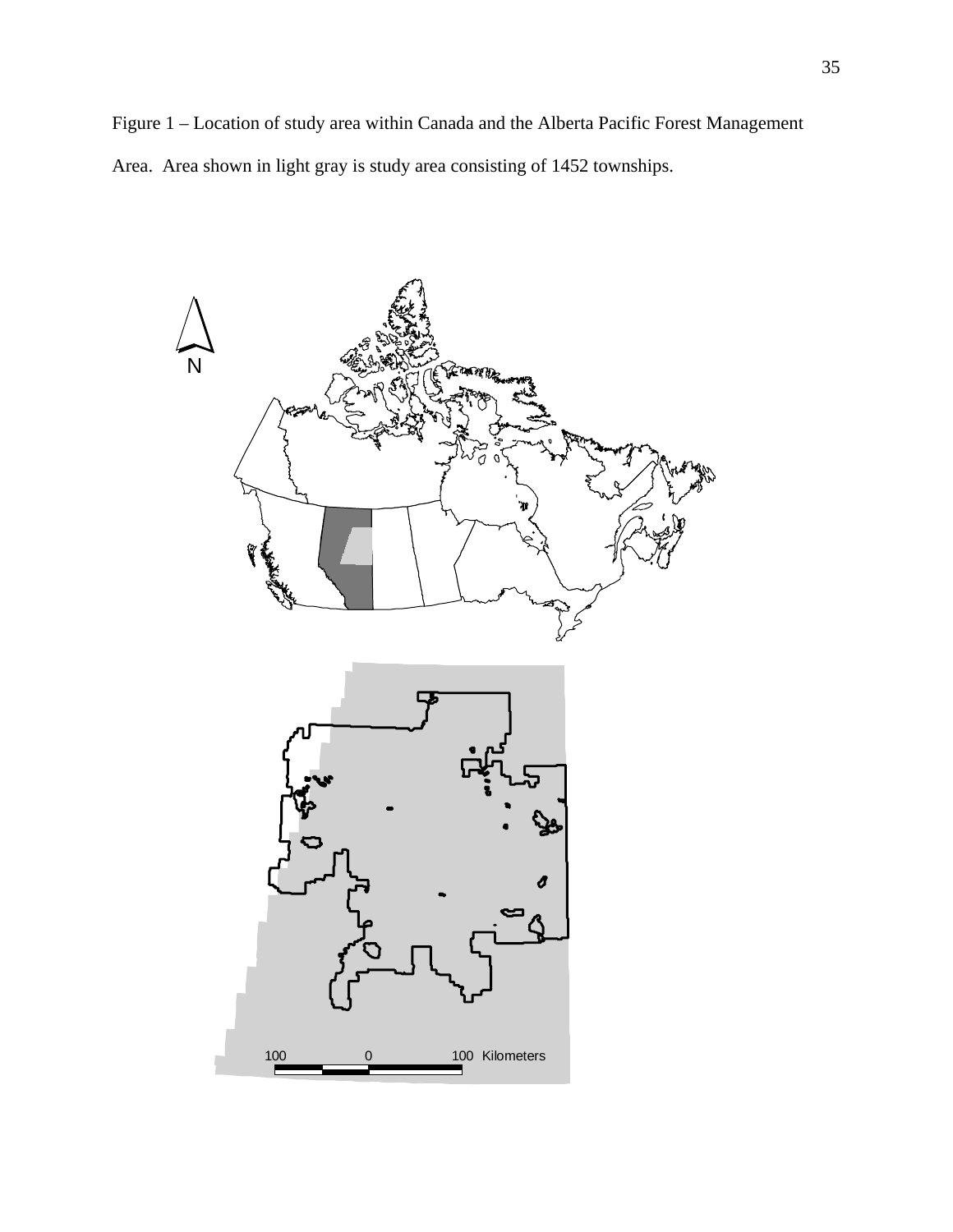Figure 2 – Cumulative Effects Index Score (CEI) for all 1452 townships in study area. Those with dark black line surrounding them were sampled for mammals.

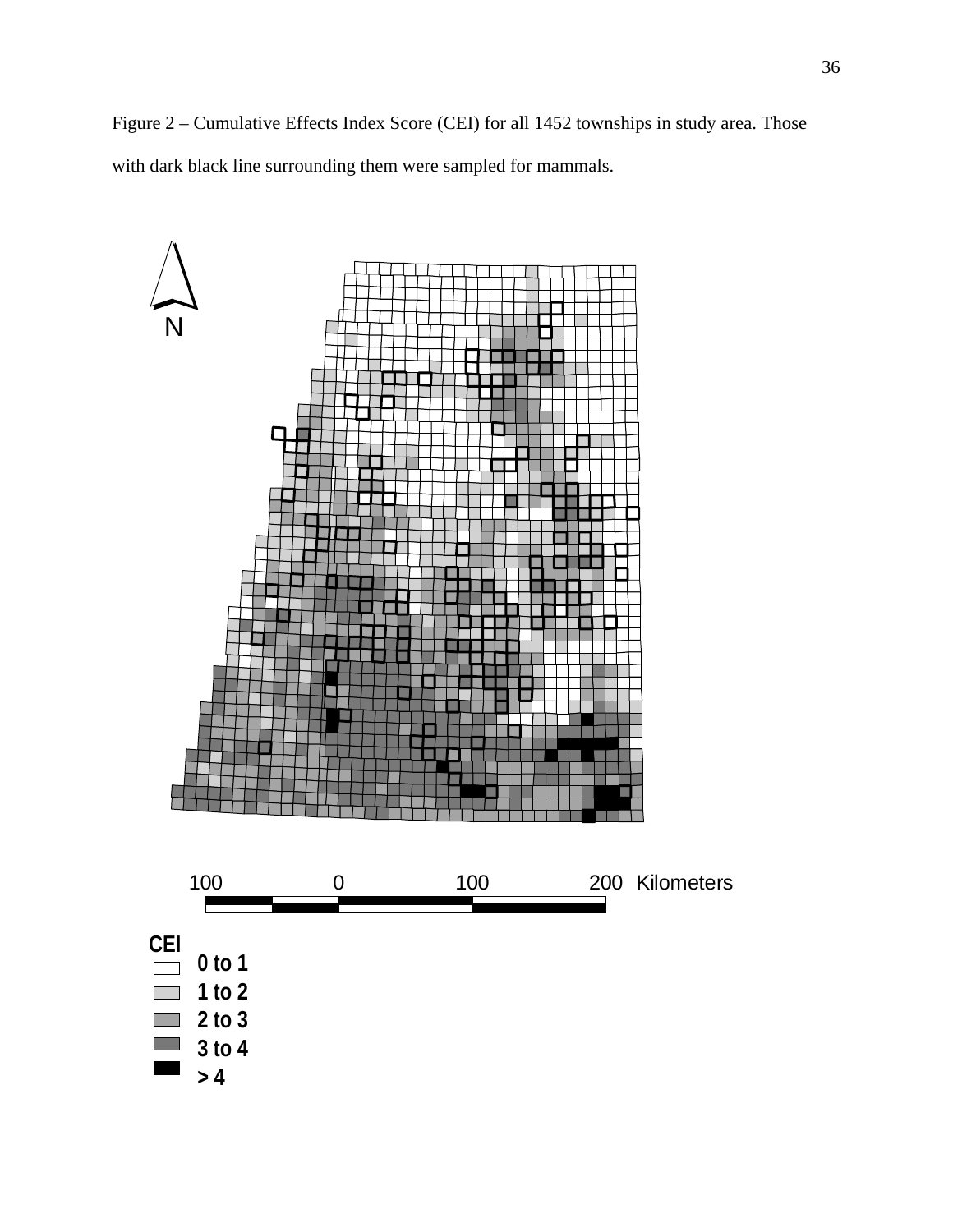

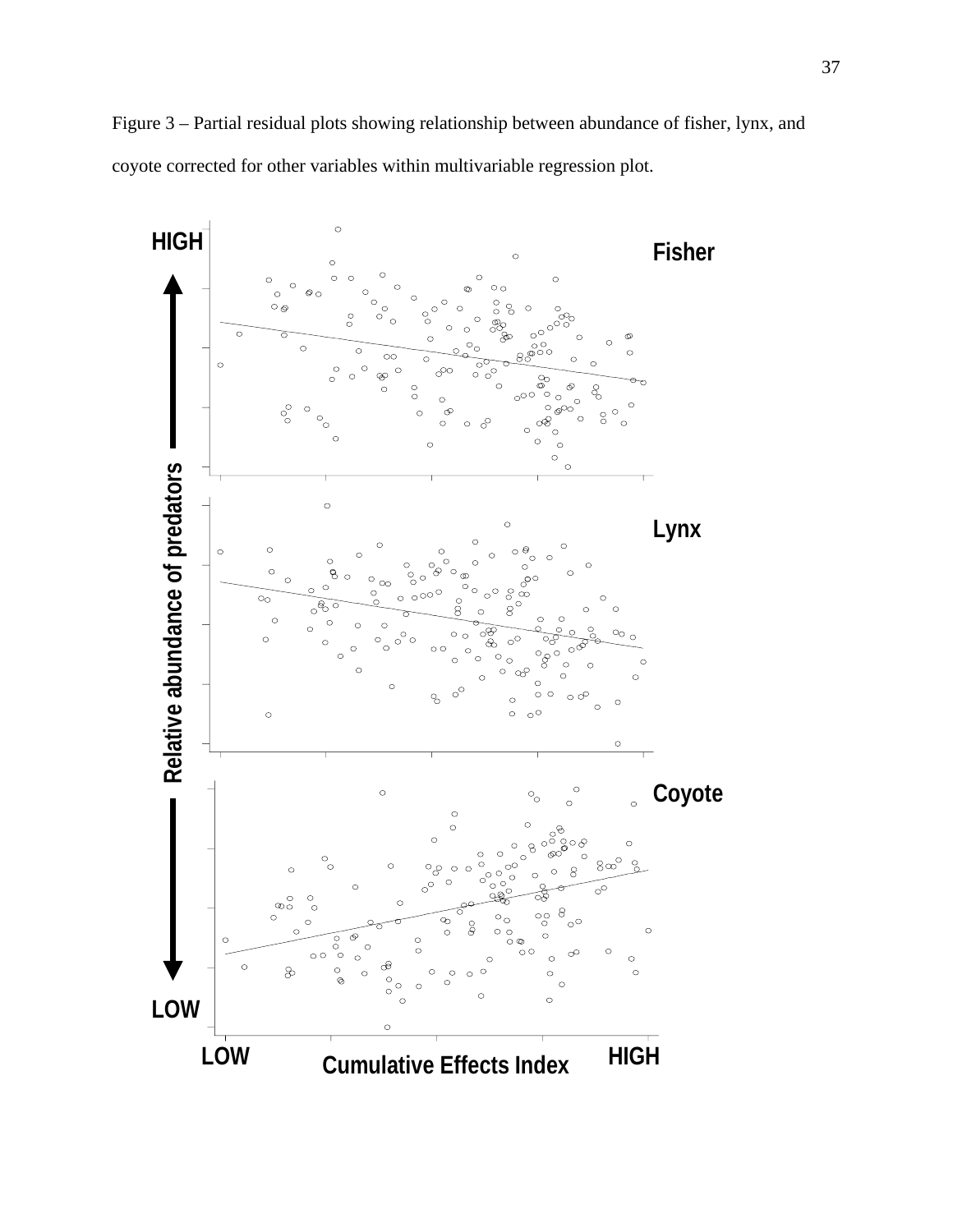Figure 4 – Map showing predicted proportion of all herbivore tracks created by deer per township for entire study area.

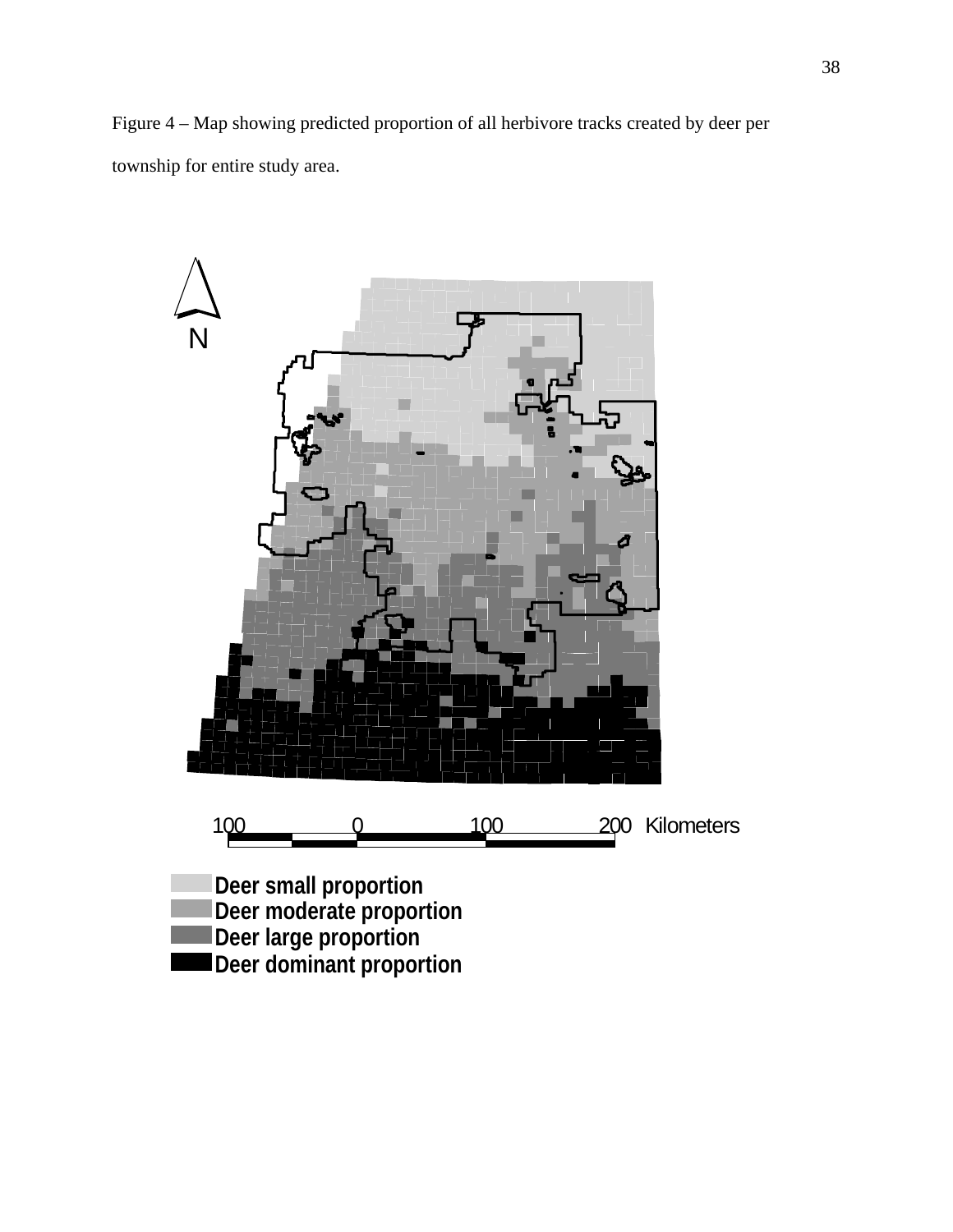Figure 5 – Map showing predicted proportion of all carnivore tracks created by coyote per township for entire study area.

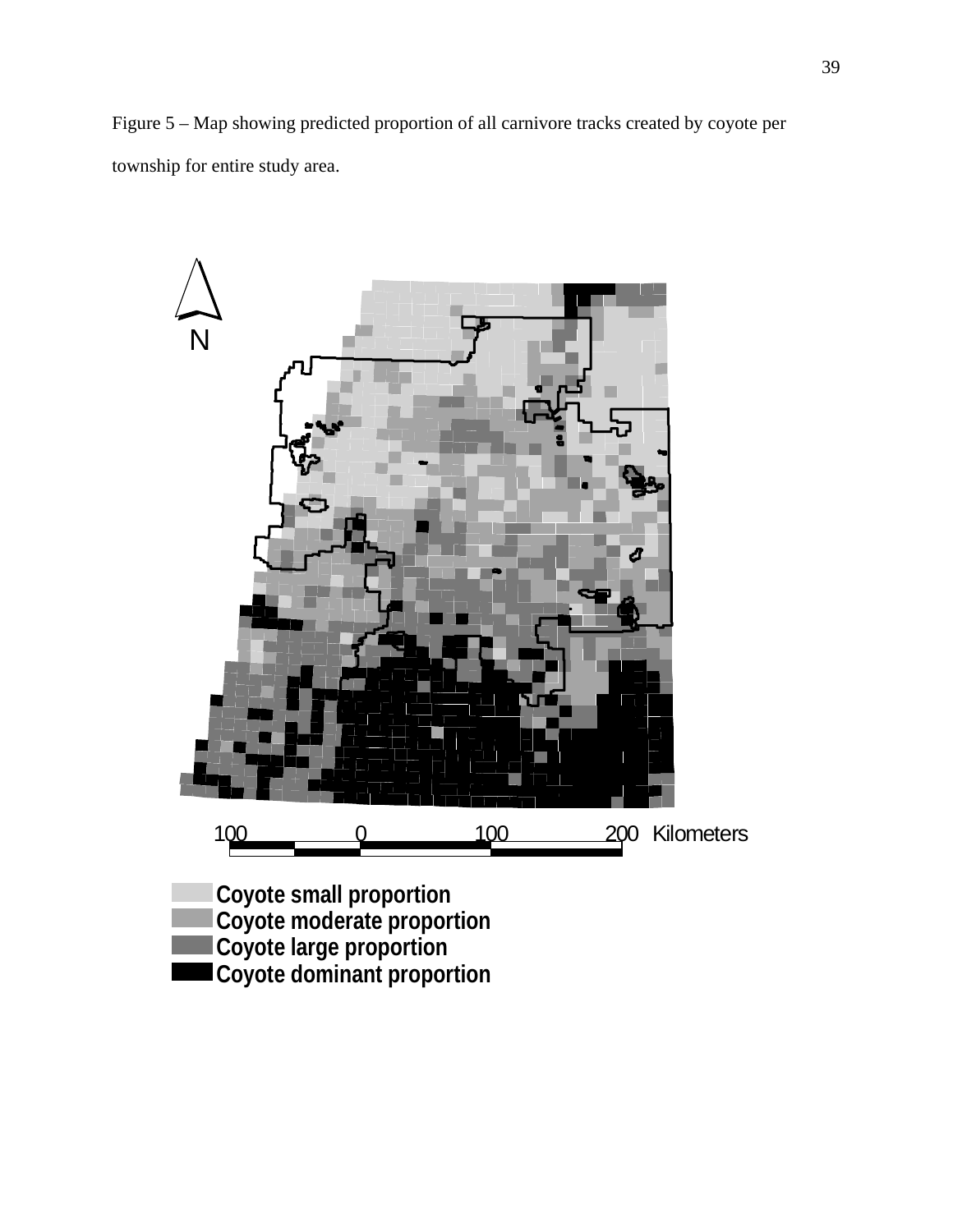Figure 6 – Scatterplot showing relationship between IMI (Index of Mammalian Integrity) versus CEI (Cumulative effects index).

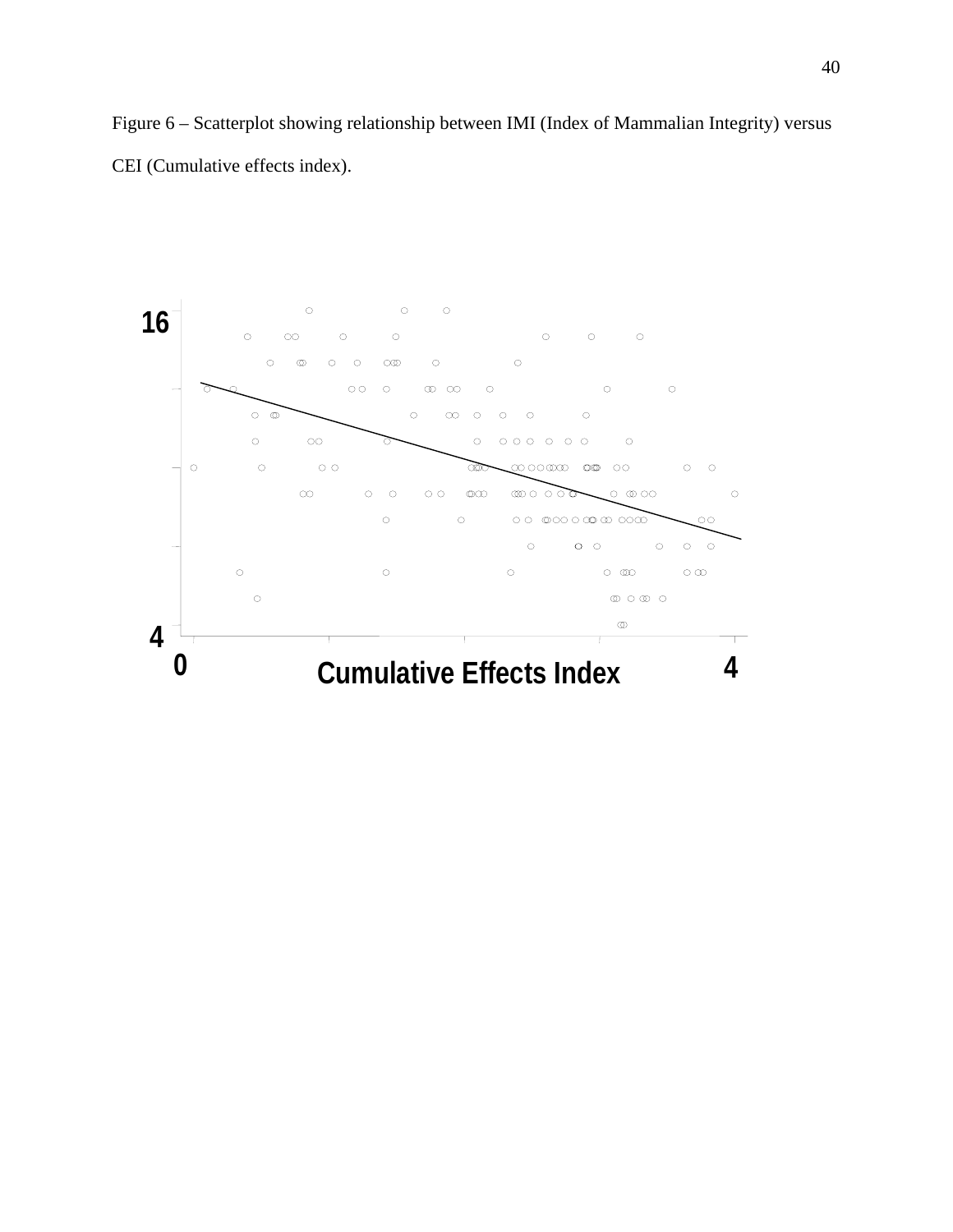Figure 7 – Scatterplot showing relationship between raw abundance of deer, lynx, and marten versus CEI at landscape scale (12 townships pooled).

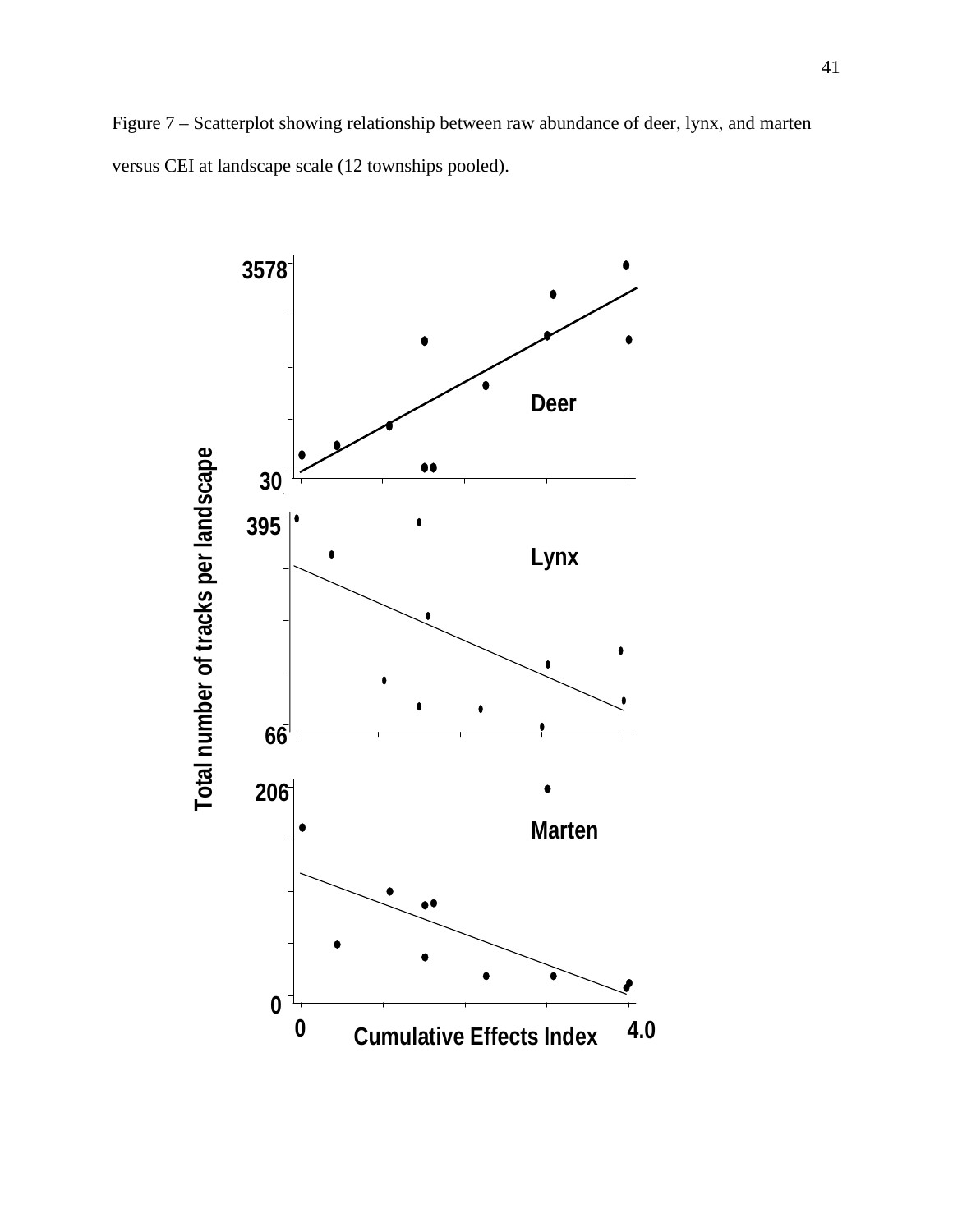# 6.) **Literature Cited:**

- Barbour, M.T. J.B. Stribling, and J.R. Karr. 1995. Multimetric approach for establishing biocriteria and measuring biological condition. In: Davis, W.S., and T.P. Simon (Eds.). Biological assessment and criteria: Tools for water resource planning and decision-making. Lewis Publishers, London. Pp 63-77.
- Cameron, A.C., and P.K. Trivedi. 1998. Regression analysis of count data. Cambridge University Press. New York.
- Canterbury, E.G., E.T. Martin, R.D. Petit, and J.L. Bradford. 2000. Bird communities and habitat as ecological indicators of forest condition in regional monitoring. Conserv. Biol. 14:544-558.
- Carroll, C, R.F. Noss, and P.C. Paquet. 2001. Carnivores as focal species for conservation planning in the Rocky Mountain region. Ecol. Appl. 11: 961-980.
- Carroll, C., W.J. Zielinski, and R.F. Noss. 1999. Using presence-absence data to build and test spatial habitat models for the fisher in the Klamath Region, U.S.A. Cons. Biol. 13: 1344-1359.
- Carver, S. 1996. Mapping the wilderness continuum using raster GIS. in S.Morain & S.Lopez-Baros (eds) Raster imagery in Geographic Information Systems. OnWord Press, New Mexico, 283- 288.
- Forman, T.R., and D.R. Deblinger. 2000. The ecological road-effect zone of a Massachusetts (U.S.A.) suburban highway. Cons. Biol. 14:36-46.
- Gompper, M.E. 2002. Top carnivores in the suburbs? Ecological and conservation issues raised by colonization of northeastern North America by coyotes. Bioscience 52:185-190.
- Hanley. T.A. 1996. Potential role of deer (Cervidae) as ecological indicators of forest management. For. Ecol. Manage. 88: 201-214
- Hardin, J. and J. Hilbe. 2001. Generalized linear models and extensions. Stata Press, College Station, Texas.
- Hobson, K.A., E.M. Bayne, and S.L. Van Wilgenburg. 2002. Large-Scale conversion of forest to agriculture in the boreal plains of Saskatchewan. Conserv. Biol. 16:1530-1541.
- Karr, J.R., 1987. Biological monitoring and environmental assessment: A conceptual framework. Environ. Manage. 11:249-256.
- Landres, P.B., J. Verner, and J.W. Thomas. 1988. Ecological uses of vertebrate indicator species: A critique. Conserv. Biol. 2:316-329.
- Lausch A. and F. Herzog. 2002. Applicability of landscape metrics for the monitoring of landscape change: issues of scale, resolution and interpretability. Ecol. Ind. 2: 3-15.